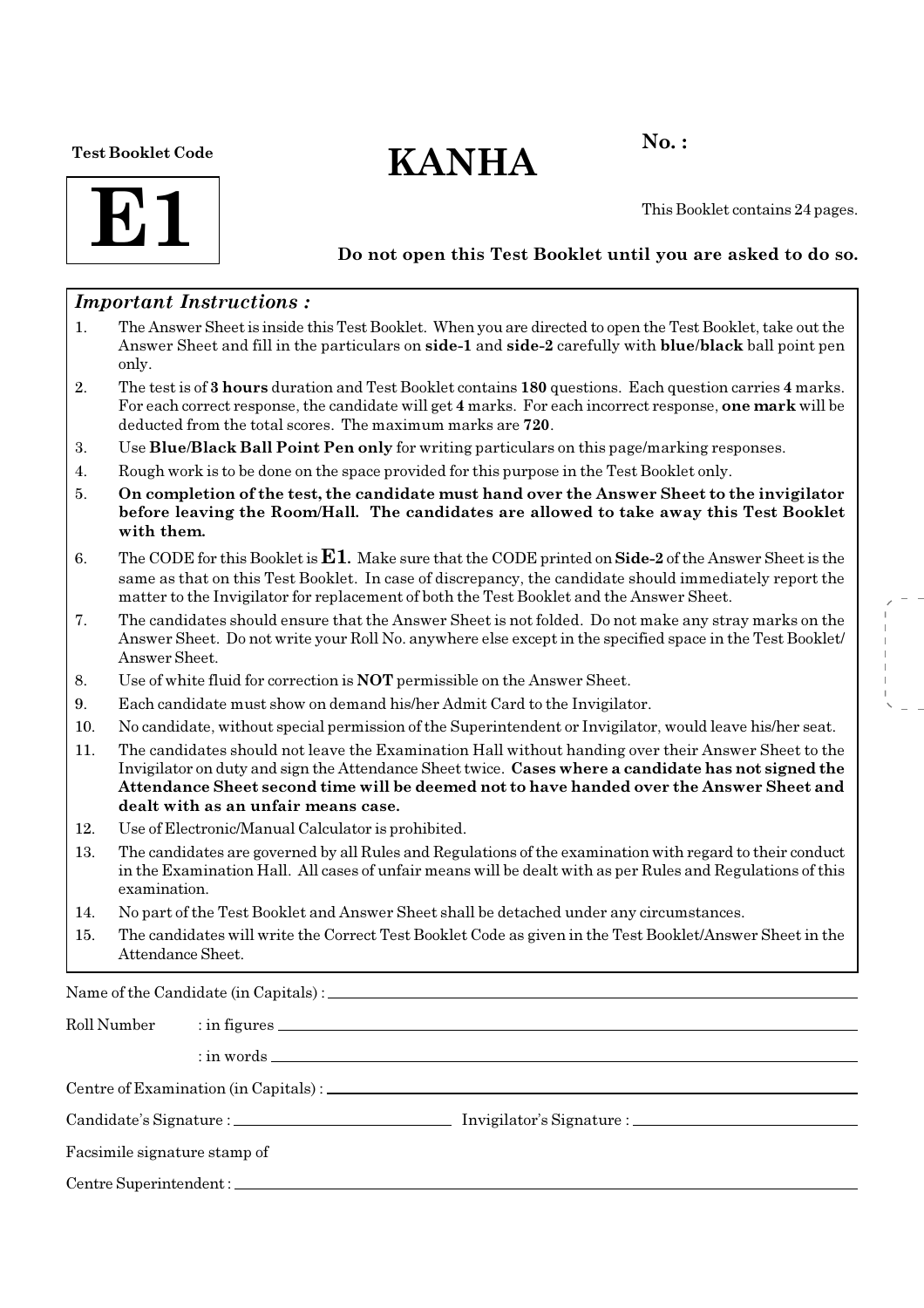| E1 | $\overline{2}$ |
|----|----------------|

- 1. Which of the following is **not** an attribute of a  $\vert 7$ . population ?
	- (1) Sex ratio
	- (2) Natality
	- (3) Mortality
	- (4) Species interaction
- 2. The process of growth is maximum during :
	- (1) Log phase
	- (2) Lag phase
	- (3) Senescence
	- (4) Dormancy
- 3. The roots that originate from the base of the stem are :
	- (1) Fibrous roots
	- (2) Primary roots
	- (3) Prop roots
	- (4) Lateral roots
- 4. Match the following diseases with the causative organism and select the correct option.

|                           |         | Column-I   |                |       | Column - II |
|---------------------------|---------|------------|----------------|-------|-------------|
| (a)                       |         | Typhoid    |                |       | Wuchereria  |
| (b)                       |         | Pneumonia  |                |       | Plasmodium  |
| $\left( \text{c} \right)$ |         | Filariasis |                |       | Salmonella  |
| (d)                       | Malaria |            |                | (iv)  | Haemophilus |
|                           | (a)     | (b)        | (c)            | (d)   |             |
| (1)                       | (i)     | (iii)      | (ii)           | (iv)  |             |
| (2)                       | (iii)   | (iv)       | (i)            | (ii)  |             |
| (3)                       | (ii)    | (i)        | (iii)          | (iv)  |             |
| (4)                       | (iv)    | (i)        | $\overline{u}$ | (iii) |             |
|                           |         |            |                |       |             |

- 5. In which of the following techniques, the embryos are transferred to assist those females who cannot conceive ?
	- (1) ZIFT and IUT
	- (2) GIFT and ZIFT
	- (3) ICSI and ZIFT
	- (4) GIFT and ICSI
- 6. Identify the wrong statement with reference to the gene 'I' that controls ABO blood groups.
	- (1) The gene (I) has three alleles.
	- (2) A person will have only two of the three alleles.
	- (3) When  $I^A$  and  $I^B$  are present together, they express same type of sugar.
	- (4) Allele 'i' does not produce any sugar.

Choose the **correct** pair from the following :

| (1) | Ligases          | Join the two DNA<br>molecules                 |
|-----|------------------|-----------------------------------------------|
| (2) | Polymerases -    | Break the DNA into<br>fragments               |
| (3) | <b>Nucleases</b> | Separate the two strands<br>of DNA            |
| (4) | Exonucleases -   | Make cuts at specific<br>positions within DNA |

### 8. Select the correct match.

| (1) | Haemophilia           | Y linked                                       |
|-----|-----------------------|------------------------------------------------|
| (2) | Phenylketonuria       | Autosomal<br>dominant trait                    |
| (3) | Sickle cell anaemia - | Autosomal<br>recessive trait,<br>chromosome-11 |
| (4) | Thalassemia           | X linked                                       |

9. Match the following columns and select the correct option.

|                             |       | Column - I                                                         |                             |       | Column - II |            |
|-----------------------------|-------|--------------------------------------------------------------------|-----------------------------|-------|-------------|------------|
| (a)                         | pest  | Gregarious, polyphagous (i)                                        |                             |       | Asterias    |            |
| (b)                         |       | Adult with radial<br>symmetry and larva<br>with bilateral symmetry |                             | (ii)  | Scorpion    |            |
| $\left( \mathrm{c} \right)$ |       | Book lungs                                                         |                             |       | (iii)       | Ctenoplana |
| (d)                         |       | Bioluminescence                                                    |                             |       | (iv)        | Locusta    |
|                             | (a)   | (b)                                                                | $\left( \mathrm{c} \right)$ | (d)   |             |            |
| (1)                         | (i)   | (iii)                                                              | (ii)                        | (iv)  |             |            |
| (2)                         | (iv)  | (i)                                                                | (ii)                        | (iii) |             |            |
| (3)                         | (iii) | (ii)                                                               | (i)                         | (iv)  |             |            |
| (4)                         | (ii)  | (i)                                                                | (iii)                       | (iv)  |             |            |
|                             |       |                                                                    |                             |       |             |            |

10. The infectious stage of *Plasmodium* that enters the human body is :

- (1) Trophozoites
- (2) Sporozoites
- (3) Female gametocytes
- (4) Male gametocytes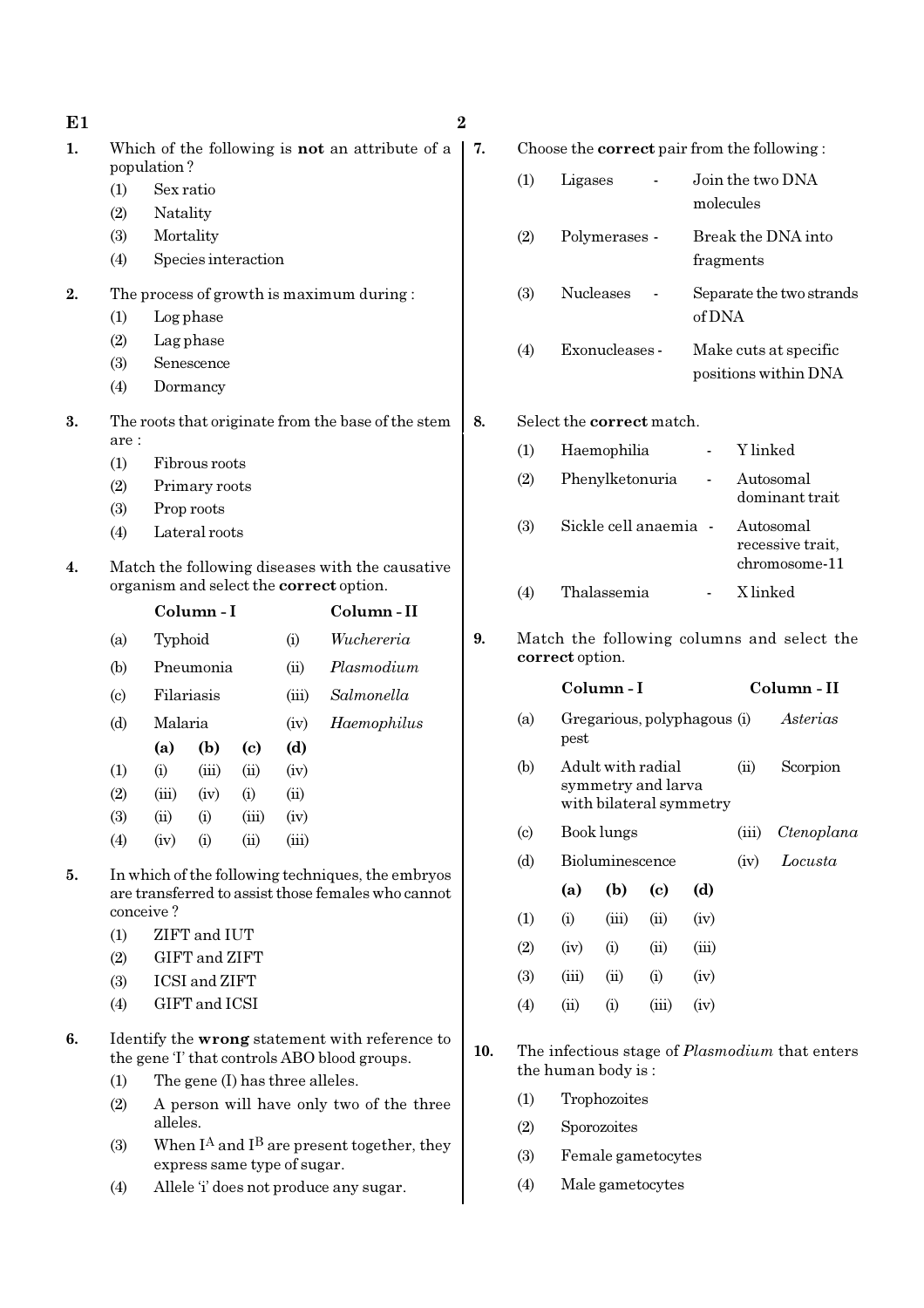- 11. Identify the substances having glycosidic bond and peptide bond, respectively in their structure :
	- (1) Chitin, cholesterol
	- (2) Glycerol, trypsin
	- (3) Cellulose, lecithin
	- (4) Inulin, insulin
- 12. The plant parts which consist of two generations one within the other :
	- (a) Pollen grains inside the anther
	- (b) Germinated pollen grain with two male gametes
	- (c) Seed inside the fruit
	- (d) Embryo sac inside the ovule
	- $(1)$   $(a)$  only
	- $(2)$  (a), (b) and (c)
	- $(3)$   $(c)$  and  $(d)$
	- $(4)$   $(a)$  and  $(d)$
- 13. The product(s) of reaction catalyzed by nitrogenase in root nodules of leguminous plants is/are :
	- (1) Ammonia alone
	- (2) Nitrate alone
	- (3) Ammonia and oxygen
	- (4) Ammonia and hydrogen
- 14. Identify the correct statement with regard to  $G_1$  phase (Gap 1) of interphase.
	- (1) DNA synthesis or replication takes place.
	- (2) Reorganisation of all cell components takes place.
	- (3) Cell is metabolically active, grows but does not replicate its DNA.
	- (4) Nuclear Division takes place.
- 15. Cuboidal epithelium with brush border of microvilli is found in :
	- (1) lining of intestine
	- (2) ducts of salivary glands
	- (3) proximal convoluted tubule of nephron
	- (4) eustachian tube
- 16. Which of the following statements about inclusion bodies is incorrect ?
	- (1) They are not bound by any membrane.
	- (2) These are involved in ingestion of food particles.
	- (3) They lie free in the cytoplasm.
	- (4) These represent reserve material in cytoplasm.
- 17. Which is the important site of formation of glycoproteins and glycolipids in eukaryotic cells ?
	- (1) Endoplasmic reticulum
	- (2) Peroxisomes
	- (3) Golgi bodies
	- (4) Polysomes
- 18. In gel electrophoresis, separated DNA fragments can be visualized with the help of :
	- (1) Acetocarmine in bright blue light
	- (2) Ethidium bromide in UV radiation
	- (3) Acetocarmine in UV radiation
	- (4) Ethidium bromide in infrared radiation
- 19. Identify the wrong statement with reference to transport of oxygen.
	- (1) Binding of oxygen with haemoglobin is mainly related to partial pressure of  $\mathrm{O}_2$ .
	- (2) Partial pressure of  $\mathrm{CO}_2$  can interfere with  $O_2$  binding with haemoglobin.
	- (3) Higher  $H^+$  conc. in alveoli favours the formation of oxyhaemoglobin.
	- (4) Low  $pCO_2$  in alveoli favours the formation of oxyhaemoglobin.
- 20. Ray florets have :
	- (1) Inferior ovary
	- (2) Superior ovary
	- (3) Hypogynous ovary
	- (4) Half inferior ovary
- 21. The specific palindromic sequence which is recognized by EcoRI is :
	- (1) 5' GAATTC 3' 3' - CTTAAG - 5' (2) 5' - GGAACC - 3' 3' - CCTTGG - 5' (3) 5' - CTTAAG - 3'
		- 3' GAATTC 5'
	- (4) 5' GGATCC 3' 3' - CCTAGG - 5'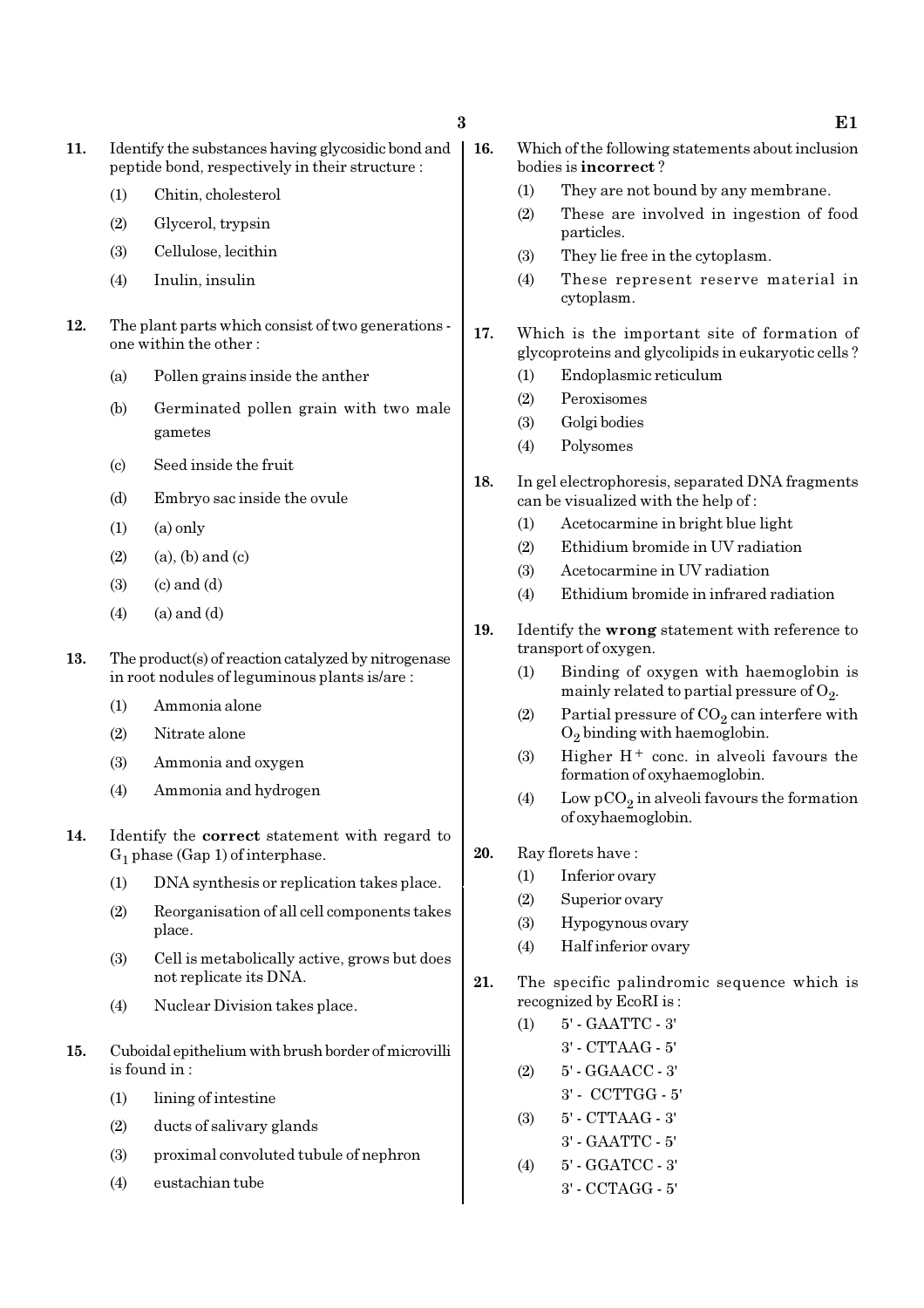### $E1$  4

- 22. Identify the wrong statement with regard to Restriction Enzymes.
	- (1) Each restriction enzyme functions by inspecting the length of a DNA sequence.
	- (2) They cut the strand of DNA at palindromic sites.
	- (3) They are useful in genetic engineering.
	- (4) Sticky ends can be joined by using DNA ligases.
- 23. Which of the following is put into Anaerobic sludge digester for further sewage treatment ?
	- (1) Primary sludge
	- (2) Floating debris
	- (3) Effluents of primary treatment
	- (4) Activated sludge
- 24. Select the correct events that occur during inspiration.
	- (a) Contraction of diaphragm
	- (b) Contraction of external inter-costal muscles
	- (c) Pulmonary volume decreases
	- (d) Intra pulmonary pressure increases
	- $(1)$   $(a)$  and  $(b)$
	- $(2)$   $(c)$  and  $(d)$
	- $(3)$   $(a)$ ,  $(b)$  and  $(d)$
	- $(4)$  only  $(d)$
- 25. If the head of cockroach is removed, it may live for few days because :
	- (1) the supra-oesophageal ganglia of the cockroach are situated in ventral part of abdomen.
	- (2) the cockroach does not have nervous system.
	- (3) the head holds a small proportion of a nervous system while the rest is situated along the ventral part of its body.
	- (4) the head holds a  $1/3^{rd}$  of a nervous system while the rest is situated along the dorsal part of its body.
- 26. Which of the following statements are true for the phylum-Chordata ?
	- (a) In Urochordata notochord extends from head to tail and it is present throughout their life.
	- (b) In Vertebrata notochord is present during the embryonic period only.
	- (c) Central nervous system is dorsal and hollow.
	- (d) Chordata is divided into 3 subphyla : Hemichordata, Tunicata and Cephalochordata.
	- $(1)$   $(d)$  and  $(c)$
	- $(2)$   $(c)$  and  $(a)$
	- $(3)$   $(a)$  and  $(b)$
	- $(4)$  (b) and  $(c)$
- 27. Match the organism with its use in biotechnology.

|     | (a)                         | Bacillus       |                                   |       | (i)   | Cloning vector                                       |
|-----|-----------------------------|----------------|-----------------------------------|-------|-------|------------------------------------------------------|
|     |                             | thuringiensis  |                                   |       |       |                                                      |
|     | (b)                         | <i>Thermus</i> |                                   |       | (ii)  | Construction of                                      |
|     |                             | aquaticus      |                                   |       |       | first rDNA                                           |
|     |                             |                |                                   |       |       | molecule                                             |
|     | $\left( \mathrm{c} \right)$ |                | Agrobacterium                     |       | (iii) | DNA polymerase                                       |
|     |                             |                | tumefaciens                       |       |       |                                                      |
|     | (d)                         |                | Salmonella                        |       | (iv)  | Cry proteins                                         |
|     |                             | typhimurium    |                                   |       |       |                                                      |
|     |                             |                |                                   |       |       | Select the <b>correct</b> option from the following: |
|     |                             | (a)            | (b)                               | (c)   | (d)   |                                                      |
|     | (1)                         | (ii)           | (iv)                              | (iii) | (i)   |                                                      |
|     | (2)                         | (iv)           | (iii)                             | (i)   | (ii)  |                                                      |
|     | (3)                         | (iii)          | (ii)                              | (iv)  | (i)   |                                                      |
|     | (4)                         | (iii)          | (iv)                              | (i)   | (ii)  |                                                      |
| 28. |                             |                |                                   |       |       | Match the following concerning essential elements    |
|     |                             |                | and their functions in plants:    |       |       |                                                      |
|     | (a)                         | Iron           |                                   | (i)   |       | Photolysis of water                                  |
|     | (b)                         | Zinc           |                                   | (ii)  |       | Pollen germination                                   |
|     | $\left( \mathrm{c} \right)$ | <b>Boron</b>   |                                   | (iii) |       | Required for chlorophyll<br>biosynthesis             |
|     | (d)                         |                | Manganese                         | (iv)  |       | IAA biosynthesis                                     |
|     |                             |                | Select the <b>correct</b> option: |       |       |                                                      |
|     |                             |                |                                   |       |       |                                                      |

|                   | (a)   | (b)               | (c)  | (d)      |
|-------------------|-------|-------------------|------|----------|
| (1)               | (ii)  | (i)               | (iv) | (iii)    |
| (2)               | (iv)  | (iii)             | (ii) | $\rm(i)$ |
| <b>(3)</b>        | (iii) | (iv)              | (ii) | (i)      |
| $\left( 4\right)$ | (iv)  | $\left( 1\right)$ | (ii) | (iii)    |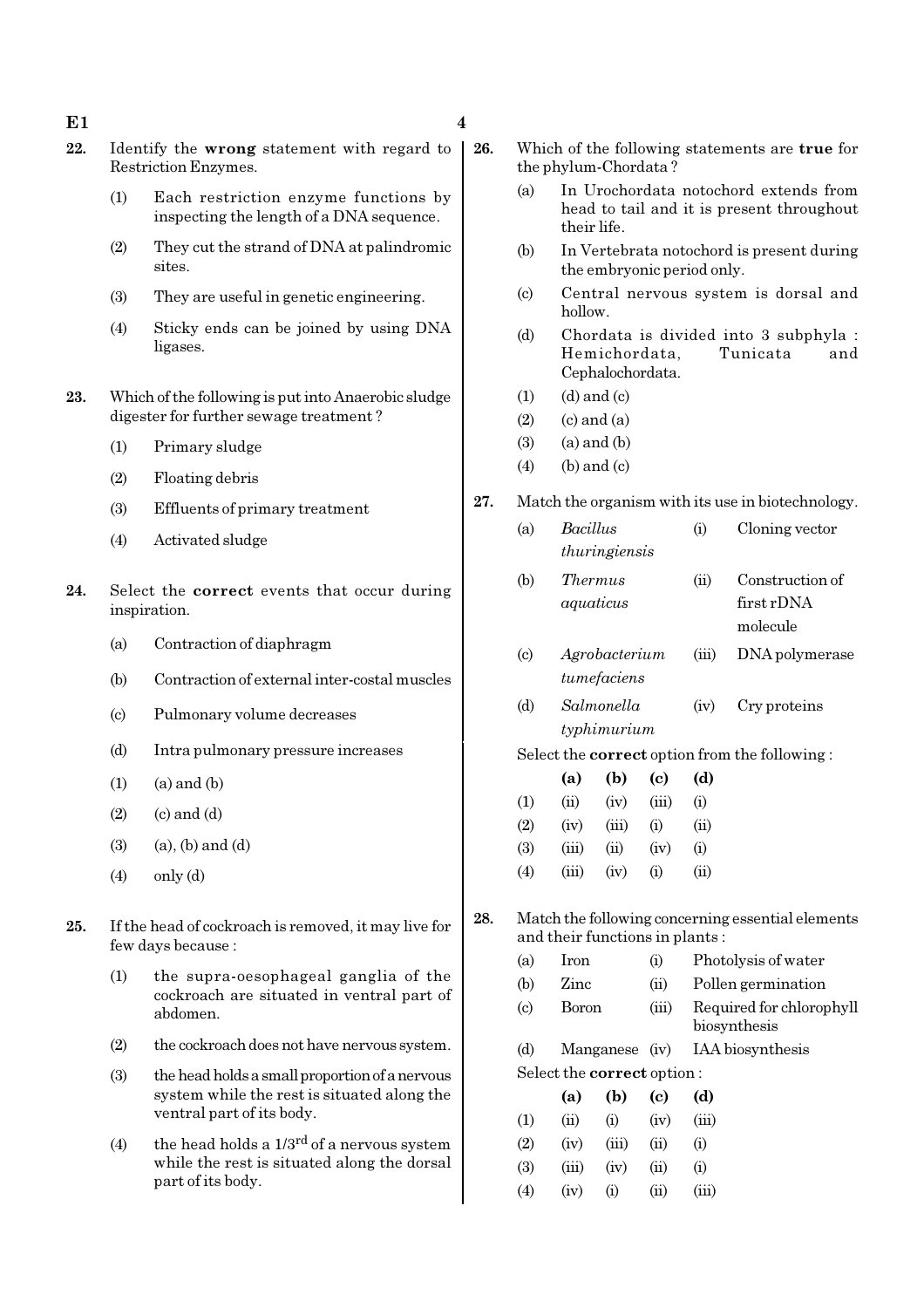29. Identify the incorrect statement.

- (1) Heart wood does not conduct water but gives mechanical support.
- (2) Sapwood is involved in conduction of water and minerals from root to leaf.
- (3) Sapwood is the innermost secondary xylem and is lighter in colour.
- (4) Due to deposition of tannins, resins, oils etc., heart wood is dark in colour.

### 30. Match the following :

- (a) Inhibitor of catalytic (i) Ricin activity
- (b) Possess peptide bonds (ii) Malonate
- (c) Cell wall material in (iii) Chitin fungi
- (d) Secondary metabolite (iv) Collagen
- Choose the correct option from the following :

|                   | (a)                        | (b)  | (c)               | (d)      |
|-------------------|----------------------------|------|-------------------|----------|
| (1)               | (ii)                       | (iv) | (iii)             | $\rm(i)$ |
| (2)               | (iii)                      | (i)  | (iv)              | (ii)     |
| (3)               | (iii)                      | (iv) | (i)               | (ii)     |
| $\left( 4\right)$ | $\left( \mathrm{u}\right)$ | (n)  | $\left( 1\right)$ | (iv)     |

- 31. Meiotic division of the secondary oocyte is completed :
	- (1) Prior to ovulation
	- (2) At the time of copulation
	- (3) After zygote formation
	- (4) At the time of fusion of a sperm with an ovum
- 32. According to Robert May, the global species diversity is about :
	- (1) 1.5 million
	- (2) 20 million
	- (3) 50 million
	- (4) 7 million
- 33. The first phase of translation is :
	- (1) Binding of mRNA to ribosome
	- (2) Recognition of DNA molecule
	- (3) Aminoacylation of tRNA
	- (4) Recognition of an anti-codon
- 34. Which of the following regions of the globe exhibits highest species diversity ?
	- (1) Western Ghats of India
	- (2) Madagascar
	- (3) Himalayas
	- (4) Amazon forests
- 35. Which of the following statements is not correct ?
	- (1) In man insulin is synthesised as a proinsulin.
	- (2) The proinsulin has an extra peptide called C-peptide.
	- (3) The functional insulin has A and B chains linked together by hydrogen bonds.
	- (4) Genetically engineered insulin is produced in E-Coli.
- 36. The transverse section of a plant shows following anatomical features :
	- (a) Large number of scattered vascular bundles surrounded by bundle sheath.
	- (b) Large conspicuous parenchymatous ground tissue.
	- (c) Vascular bundles conjoint and closed.
	- (d) Phloem parenchyma absent.

Identify the category of plant and its part :

- (1) Monocotyledonous stem
- (2) Monocotyledonous root
- (3) Dicotyledonous stem
- (4) Dicotyledonous root
- 37. Match the following columns and select the correct option.

|                             |       | Column - I                             | Column - II |      |                |
|-----------------------------|-------|----------------------------------------|-------------|------|----------------|
| (a)                         |       | $6 - 15$ pairs of<br>(i)<br>gill slits |             |      | Trygon         |
| (b)                         |       | Heterocercal<br>caudal fin             |             |      | Cyclostomes    |
| $\left( \mathrm{c} \right)$ |       | Air Bladder                            |             |      | Chondrichthyes |
| (d)                         |       | Poison sting                           |             |      | Osteichthyes   |
|                             | (a)   | (b)                                    | (c)         | (d)  |                |
| (1)                         | (ii)  | (iii)                                  | (iv)        | (i)  |                |
| (2)                         | (iii) | (iv)                                   | (i)         | (ii) |                |
| (3)                         | (iv)  | (ii)                                   | (iii)       | (i)  |                |
| $\left( 4\right)$           | (i)   | (iv)                                   | (iii)       | (ii) |                |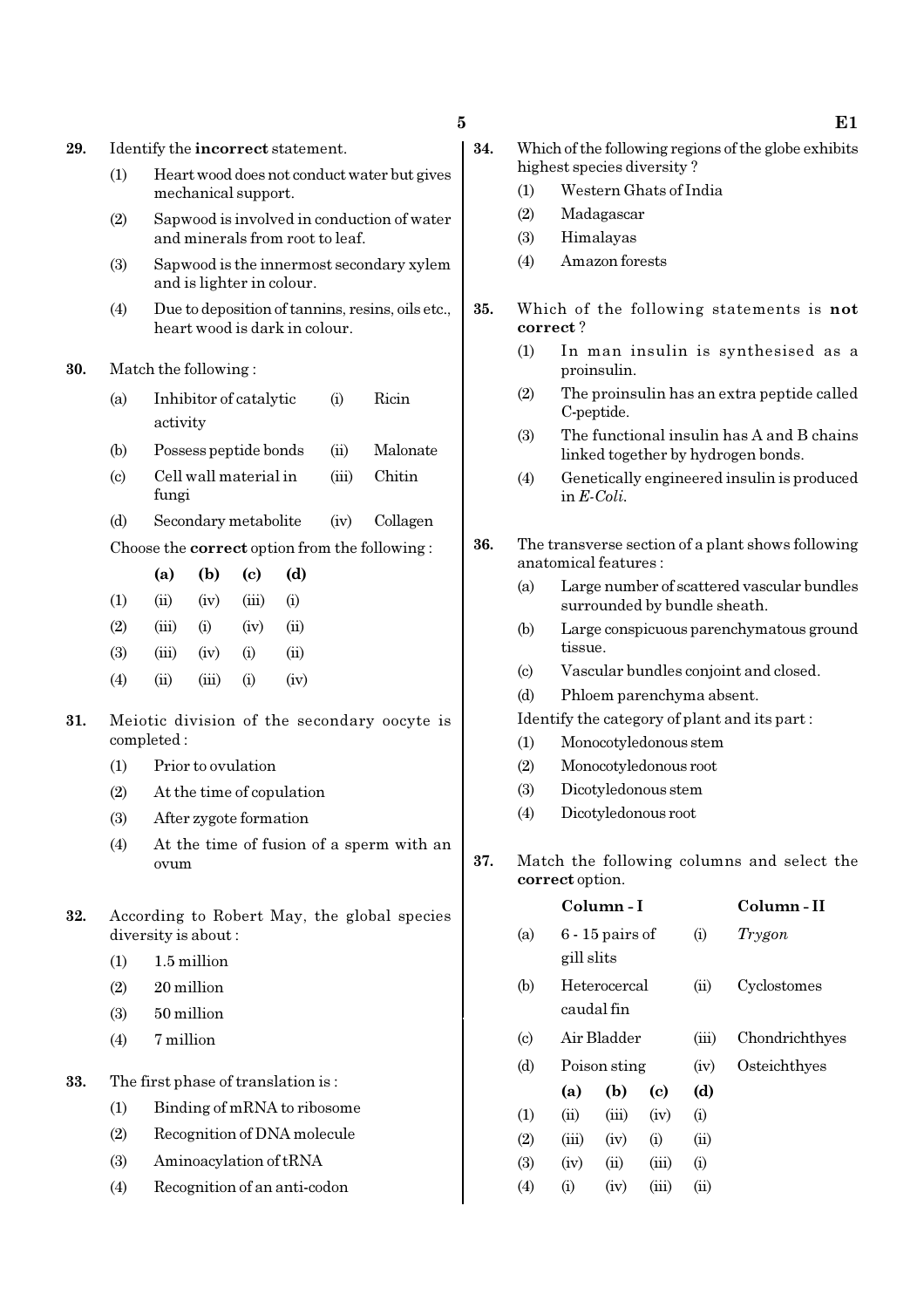- $E1$  6
- 
- 38. From his experiments, S.L. Miller produced amino acids by mixing the following in a closed flask :
	- (1)  $\mathrm{CH}_4, \mathrm{H}_2, \mathrm{NH}_3$  and water vapor at 800°C
	- (2)  $\mathrm{CH}_3, \mathrm{H}_2, \mathrm{NH}_4$  and water vapor at 800°C
	- (3)  $\mathrm{CH}_4, \mathrm{H}_2, \mathrm{NH}_3$  and water vapor at 600°C
	- (4) CH<sub>3</sub>, H<sub>2</sub>, NH<sub>3</sub> and water vapor at  $600^{\circ}$ C
- 39. Embryological support for evolution was disapproved by :
	- (1) Karl Ernst von Baer
	- (2) Alfred Wallace
	- (3) Charles Darwin
	- (4) Oparin
- 40. The process responsible for facilitating loss of water in liquid form from the tip of grass blades at night and in early morning is :
	- (1) Transpiration
	- (2) Root pressure
	- (3) Imbibition
	- (4) Plasmolysis
- 41. Secondary metabolites such as nicotine, strychnine and caffeine are produced by plants for their :
	- (1) Nutritive value
	- (2) Growth response
	- (3) Defence action
	- (4) Effect on reproduction
- 42. The oxygenation activity of RuBisCo enzyme in photorespiration leads to the formation of :
	- (1) 2 molecules of 3-C compound
	- (2) 1 molecule of 3-C compound
	- (3) 1 molecule of 6-C compound
	- (4) 1 molecule of 4-C compound and 1 molecule of 2-C compound
- 43. Bt cotton variety that was developed by the introduction of toxin gene of Bacillus thuringiensis (Bt) is resistant to :
	- (1) Insect pests
	- (2) Fungal diseases
	- (3) Plant nematodes
	- (4) Insect predators
- 44. Which of the following refer to correct example(s) of organisms which have evolved due to changes in environment brought about by anthropogenic action ?
	- (a) Darwin's Finches of Galapagos islands.
	- (b) Herbicide resistant weeds.
	- (c) Drug resistant eukaryotes.
	- (d) Man-created breeds of domesticated animals like dogs.
	- $(1)$  only  $(a)$
	- $(2)$   $(a)$  and  $(c)$
	- $(3)$  (b),  $(c)$  and  $(d)$
	- $(4)$  only  $(d)$
- 45. Identify the wrong statement with reference to immunity.
	- (1) When exposed to antigen (living or dead) antibodies are produced in the host's body. It is called "Active immunity".
	- (2) When ready-made antibodies are directly given, it is called "Passive immunity".
	- (3) Active immunity is quick and gives full response.
	- (4) Foetus receives some antibodies from mother, it is an example for passive immunity.
- 46. By which method was a new breed 'Hisardale' of sheep formed by using Bikaneri ewes and Marino rams ?
	- (1) Out crossing
	- (2) Mutational breeding
	- (3) Cross breeding
	- (4) Inbreeding
- 47. Identify the correct statement with reference to human digestive system.
	- (1) Ileum opens into small intestine.
	- (2) Serosa is the innermost layer of the alimentary canal.
	- (3) Ileum is a highly coiled part.
	- (4) Vermiform appendix arises from duodenum.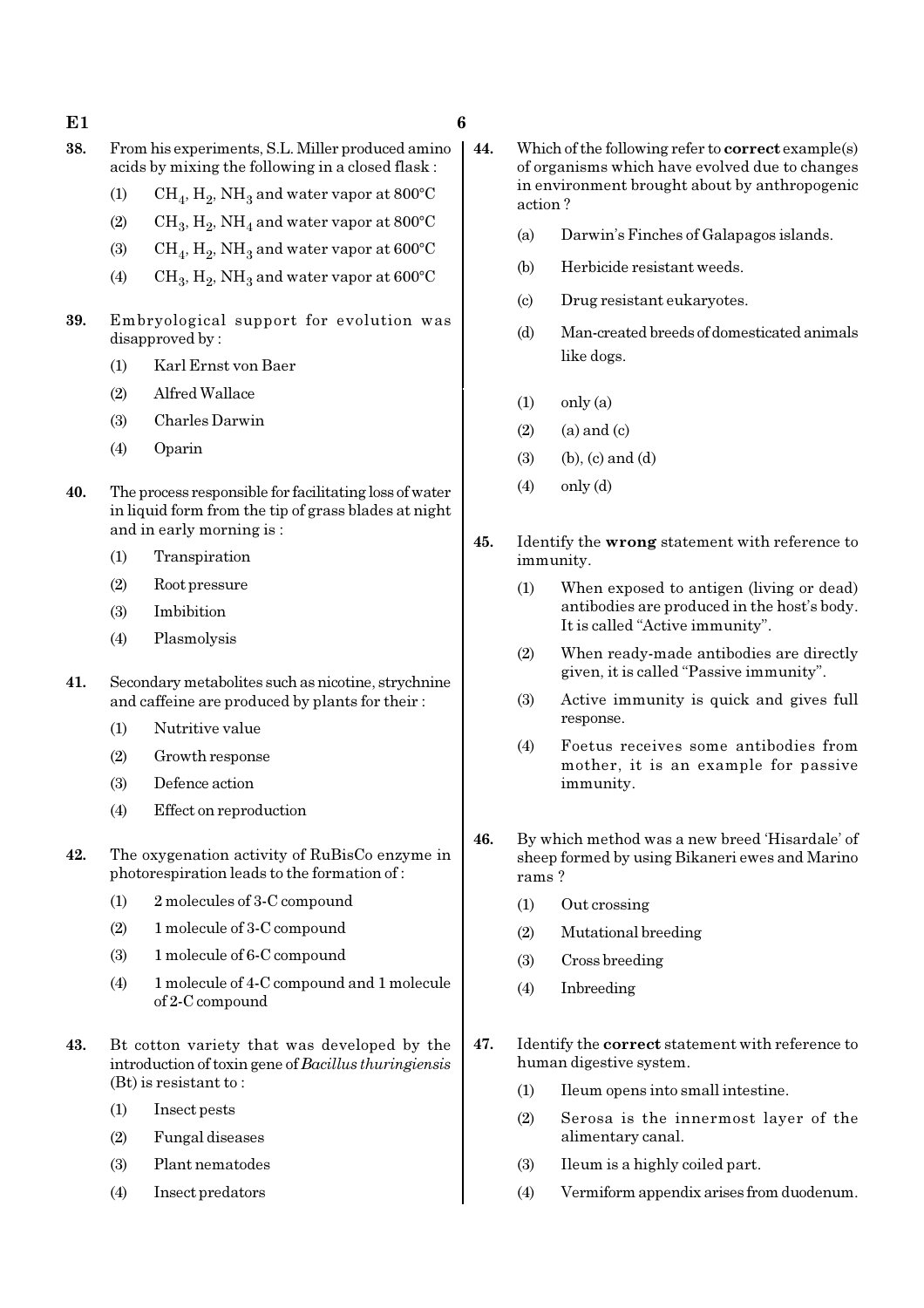| ×<br>۰. |
|---------|

48. Match the following columns and select the correct option.

|                             |       | Column-I                  |      |                    | Column-II                           |
|-----------------------------|-------|---------------------------|------|--------------------|-------------------------------------|
| (a)                         |       | Clostridium<br>butylicum  |      | (i)                | Cyclosporin-A                       |
| (b)                         |       | Trichoderma<br>polysporum |      | (ii)               | Butyric Acid                        |
| $\left( \mathrm{c} \right)$ |       | Monascus<br>purpureus     |      |                    | Citric Acid                         |
| (d)                         |       | Aspergillus niger         |      | (iv)               | Blood cholesterol<br>lowering agent |
|                             | (a)   | (b)                       | (c)  | (d)                |                                     |
| (1)                         | (iii) | (iv)                      | (ii) | (i)                |                                     |
| (2)                         | (ii)  | (i)                       | (iv) | (iii)              |                                     |
| (3)                         | (i)   | (ii)                      | (iv) | (iii)              |                                     |
| $\left( 4\right)$           | (iv)  | (iii)                     | (ii) | $\rm \textbf{(i)}$ |                                     |

- 49. Presence of which of the following conditions in urine are indicative of Diabetes Mellitus ?
	- (1) Uremia and Ketonuria
	- (2) Uremia and Renal Calculi
	- (3) Ketonuria and Glycosuria
	- (4) Renal calculi and Hyperglycaemia
- 50. Floridean starch has structure similar to :
	- (1) Starch and cellulose
	- (2) Amylopectin and glycogen
	- (3) Mannitol and algin
	- (4) Laminarin and cellulose
- 51. Select the option including all sexually transmitted diseases.
	- (1) Gonorrhoea, Syphilis, Genital herpes
	- (2) Gonorrhoea, Malaria, Genital herpes
	- (3) AIDS, Malaria, Filaria
	- (4) Cancer, AIDS, Syphilis

| 52. | Match the following with respect to meiosis: |  |  |  |  |  |
|-----|----------------------------------------------|--|--|--|--|--|
|-----|----------------------------------------------|--|--|--|--|--|

| (a) | Zygotene                 |             | (i)  | Terminalization                                      |
|-----|--------------------------|-------------|------|------------------------------------------------------|
| (b) | Pachytene                |             | (ii) | Chiasmata                                            |
| (c) |                          |             |      | Diplotene (iii) Crossing over                        |
| (d) | Diakinesis (iv) Synapsis |             |      |                                                      |
|     |                          |             |      | Select the <b>correct</b> option from the following: |
|     | (a)                      | $(b)$ $(c)$ |      | (d)                                                  |
| (1) | (iii)                    | (iv)        | (i)  | $\dot{\mathbf{u}}$                                   |
| (2) | (iv)                     | (iii)       | (ii) | $\rm(i)$                                             |

- (3) (i) (ii) (iv) (iii)
- (4) (ii) (iv) (iii) (i)
- 53. Which of the following pairs is of unicellular algae ?
	- (1) Laminaria and Sargassum
	- (2) Gelidium and Gracilaria
	- (3) Anabaena and Volvox
	- (4) Chlorella and Spirulina
- 54. Which of the following hormone levels will cause release of ovum (ovulation) from the graffian follicle ?
	- (1) High concentration of Estrogen
	- (2) High concentration of Progesterone
	- (3) Low concentration of LH
	- (4) Low concentration of FSH
- 55. Match the following columns and select the correct option.

|                            |                  | Column - I                           |                             |       | Column - II                   |
|----------------------------|------------------|--------------------------------------|-----------------------------|-------|-------------------------------|
| (a)                        | <b>Bt</b> cotton |                                      |                             | (i)   | Gene therapy                  |
| (b)                        |                  | Adenosine<br>deaminase<br>deficiency |                             | (ii)  | Cellular defence              |
| $\left( \mathrm{c}\right)$ | RNAi             |                                      |                             | (iii) | Detection of HIV<br>infection |
| (d)                        | PCR              |                                      |                             | (iv)  | Bacillus<br>thuringiensis     |
|                            | (a)              | (b)                                  | $\left( \mathrm{c} \right)$ | (d)   |                               |
| (1)                        | (iv)             | (i)                                  | (ii)                        | (iii) |                               |
| (2)                        | (iii)            | (ii)                                 | (i)                         | (iv)  |                               |
| (3)                        | (ii)             | (iii)                                | (iv)                        | (i)   |                               |
| (4)                        | (i)              | (ii)                                 | (iii)                       | (iv)  |                               |

7 E1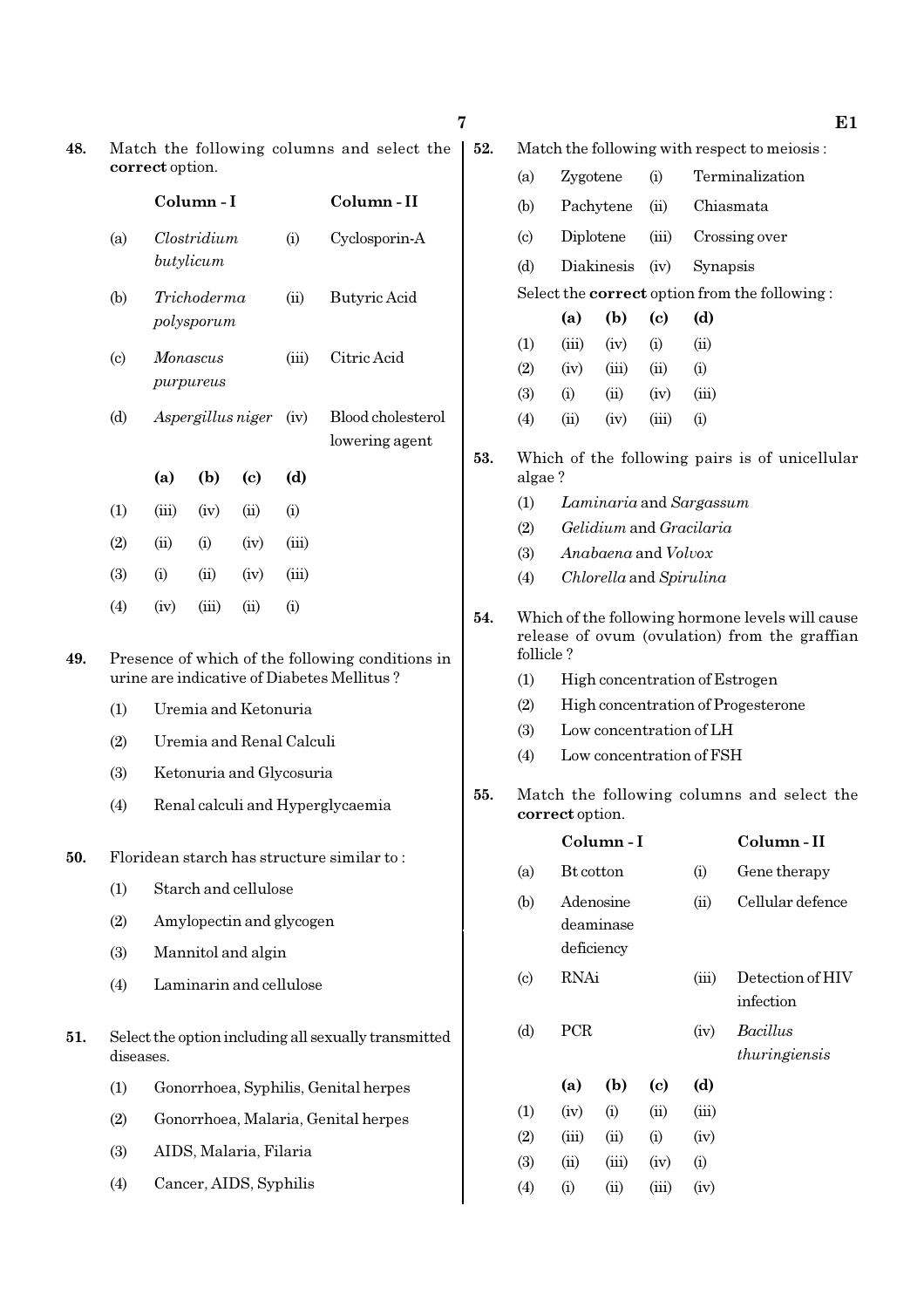| E1  |     |                                |              |                                    |                                  |                                          |                                                         | 8   |            |                                                                  |                 |                                   |                                      |                                                                                                     |  |
|-----|-----|--------------------------------|--------------|------------------------------------|----------------------------------|------------------------------------------|---------------------------------------------------------|-----|------------|------------------------------------------------------------------|-----------------|-----------------------------------|--------------------------------------|-----------------------------------------------------------------------------------------------------|--|
| 56. | of: |                                |              |                                    |                                  |                                          | Montreal protocol was signed in 1987 for control        | 61. |            |                                                                  |                 |                                   |                                      | How many true breeding pea plant varieties did<br>Mendel select as pairs, which were similar except |  |
|     | (1) |                                |              |                                    |                                  |                                          | Transport of Genetically modified organisms             |     | (1)        | $\overline{4}$                                                   |                 |                                   |                                      | in one character with contrasting traits?                                                           |  |
|     |     |                                |              |                                    | from one country to another      |                                          |                                                         |     | (2)        | $\sqrt{2}$                                                       |                 |                                   |                                      |                                                                                                     |  |
|     | (2) |                                |              |                                    |                                  |                                          | Emission of ozone depleting substances                  |     | (3)        | 14                                                               |                 |                                   |                                      |                                                                                                     |  |
|     | (3) |                                |              |                                    | Release of Green House gases     |                                          |                                                         |     | (4)        | $\,8\,$                                                          |                 |                                   |                                      |                                                                                                     |  |
|     | (4) |                                |              | Disposal of e-wastes               |                                  |                                          |                                                         | 62. |            | correct option.                                                  |                 |                                   |                                      | Match the following columns and select the                                                          |  |
| 57. |     |                                |              |                                    |                                  |                                          | Which of the following is <b>correct</b> about viroids? |     |            |                                                                  | Column-I        |                                   |                                      | Column-II                                                                                           |  |
|     | (1) |                                |              |                                    | They have RNA with protein coat. |                                          |                                                         |     | (a)        |                                                                  | Organ of Corti  |                                   | (i)                                  | Connects middle                                                                                     |  |
|     | (2) |                                |              |                                    |                                  | They have free RNA without protein coat. |                                                         |     |            |                                                                  |                 |                                   |                                      | ear and pharynx                                                                                     |  |
|     | (3) |                                |              |                                    | They have DNA with protein coat. |                                          |                                                         |     | (b)        | Cochlea                                                          |                 |                                   | (ii)                                 | Coiled part of the                                                                                  |  |
|     | (4) |                                |              |                                    |                                  |                                          | They have free DNA without protein coat.                |     |            |                                                                  |                 |                                   |                                      | labyrinth                                                                                           |  |
| 58. |     | The ovary is half inferior in: |              |                                    |                                  |                                          |                                                         |     | (c)        |                                                                  | Eustachian tube |                                   | (iii)                                | Attached to the<br>oval window                                                                      |  |
|     | (1) | <b>Brinjal</b>                 |              |                                    |                                  |                                          |                                                         |     | (d)        | <b>Stapes</b>                                                    |                 |                                   | (iv)                                 | Located on the                                                                                      |  |
|     | (2) | Mustard                        |              |                                    |                                  |                                          |                                                         |     |            |                                                                  |                 |                                   |                                      | basilar                                                                                             |  |
|     | (3) |                                | Sunflower    |                                    |                                  |                                          |                                                         |     |            |                                                                  |                 |                                   |                                      | membrane                                                                                            |  |
|     | (4) | Plum                           |              |                                    |                                  |                                          |                                                         |     | (1)        | (a)<br>(ii)                                                      | (b)<br>(iii)    | $\left( \mathrm{c}\right)$<br>(i) | (d)<br>(iv)                          |                                                                                                     |  |
|     |     |                                |              |                                    |                                  |                                          |                                                         |     | (2)        | (iii)                                                            | (i)             | (iv)                              | (ii)                                 |                                                                                                     |  |
|     |     |                                |              |                                    |                                  |                                          |                                                         |     | (3)        | (iv)                                                             | (ii)            | (i)                               | (iii)                                |                                                                                                     |  |
| 59. |     |                                |              |                                    |                                  |                                          | The enzyme enterokinase helps in conversion of:         |     | (4)        | (i)                                                              | (ii)            | (iv)                              | (iii)                                |                                                                                                     |  |
|     | (1) |                                |              |                                    | protein into polypeptides        |                                          |                                                         | 63. |            | In water hyacinth and water lily, pollination takes<br>place by: |                 |                                   |                                      |                                                                                                     |  |
|     | (2) |                                |              |                                    | trypsinogen into trypsin         |                                          |                                                         |     |            |                                                                  |                 |                                   |                                      |                                                                                                     |  |
|     | (3) |                                |              | caseinogen into casein             |                                  |                                          |                                                         |     | (1)        |                                                                  | insects or wind |                                   |                                      |                                                                                                     |  |
|     | (4) |                                |              | pepsinogen into pepsin             |                                  |                                          |                                                         |     | (2)<br>(3) |                                                                  | wind and water  | water currents only               |                                      |                                                                                                     |  |
| 60. |     |                                |              |                                    |                                  |                                          | Match the trophic levels with their correct species     |     | (4)        |                                                                  |                 | insects and water                 |                                      |                                                                                                     |  |
|     |     |                                |              |                                    | examples in grassland ecosystem. |                                          |                                                         | 64. |            |                                                                  |                 |                                   |                                      | Name the plant growth regulator which upon                                                          |  |
|     | (a) |                                |              | Fourth trophic level               |                                  | (i)                                      | Crow                                                    |     |            |                                                                  |                 |                                   |                                      | spraying on sugarcane crop, increases the length                                                    |  |
|     | (b) |                                |              | Second trophic level               |                                  | (ii)                                     | Vulture                                                 |     | crop.      |                                                                  |                 |                                   |                                      | of stem, thus increasing the yield of sugarcane                                                     |  |
|     | (c) |                                |              | First trophic level                |                                  | (iii)                                    | Rabbit                                                  |     | (1)        |                                                                  | Cytokinin       |                                   |                                      |                                                                                                     |  |
|     |     |                                |              |                                    |                                  |                                          |                                                         |     | (2)        |                                                                  | Gibberellin     |                                   |                                      |                                                                                                     |  |
|     | (d) |                                |              | Third trophic level                |                                  | (iv)                                     | Grass                                                   |     | (3)        | Ethylene                                                         |                 |                                   |                                      |                                                                                                     |  |
|     |     | Select the correct option:     |              |                                    |                                  |                                          |                                                         |     | (4)        |                                                                  | Abscisic acid   |                                   |                                      |                                                                                                     |  |
|     | (1) | (a)<br>(ii)                    | (b)<br>(iii) | $\left( \mathrm{e}\right)$<br>(iv) | (d)<br>(i)                       |                                          |                                                         | 65. |            | transfer of electrons from:                                      |                 |                                   |                                      | In light reaction, plastoquinone facilitates the                                                    |  |
|     | (2) | (iii)                          | (ii)         | (i)                                | (iv)                             |                                          |                                                         |     | (1)        |                                                                  |                 |                                   | PS-II to $\mathrm{Cytb}_6$ f complex |                                                                                                     |  |
|     |     |                                |              |                                    |                                  |                                          |                                                         |     | (2)        |                                                                  |                 | $Cytb6f complex to PS-I$          |                                      |                                                                                                     |  |
|     | (3) | (iv)                           | (iii)        | (ii)                               | (i)                              |                                          |                                                         |     | (3)        |                                                                  | PS-I to NADP+   |                                   |                                      |                                                                                                     |  |

(4) (i) (ii) (iii) (iv)

(4) PS-I to ATP synthase

- nd water lily, pollination takes
	- $\operatorname{nd}$
	- ts only
	- $ter$
	- ater
- rowth regulator which upon ane crop, increases the length easing the yield of sugarcane
- plastoquinone facilitates the s from :
	- <sup>6</sup><sub>6</sub>f complex
- labyrinth
	- (iii) Attached to the oval window  $(iv)$  Located on the
		- basilar membrane

|     | (a)   | (b)   | (c)  | (d)   |  |
|-----|-------|-------|------|-------|--|
| (1) | (ii)  | (iii) | (i)  | (iv)  |  |
| (2) | (iii) | (i)   | (iv) | (ii)  |  |
| (3) | (iv)  | (ii)  | (i)  | (iii) |  |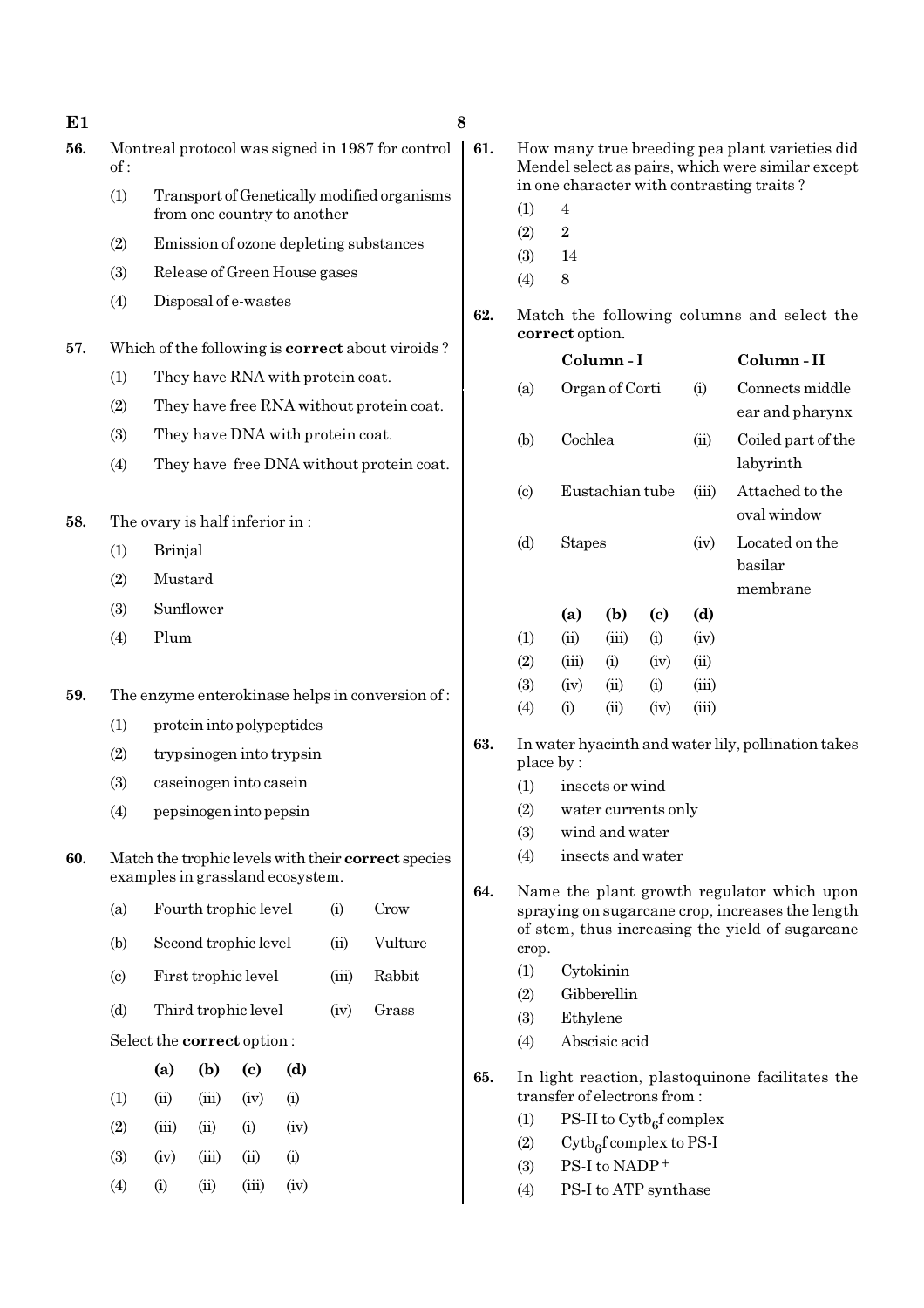- (2) Abscisic acid
- (3) Phenolic acid
- (4) Para-ascorbic acid
- 67. Name the enzyme that facilitates opening of DNA helix during transcription.
	- (1) DNA ligase
	- (2) DNA helicase
	- (3) DNA polymerase
	- (4) RNA polymerase
- 68. Which of the following would help in prevention of diuresis ?
	- (1) More water reabsorption due to undersecretion of ADH
	- (2) Reabsorption of  $Na<sup>+</sup>$  and water from renal tubules due to aldosterone
	- (3) Atrial natriuretic factor causes vasoconstriction
	- (4) Decrease in secretion of renin by JG cells
- 69. In relation to Gross primary productivity and Net primary productivity of an ecosystem, which one of the following statements is correct ?
	- (1) Gross primary productivity is always less than net primary productivity.
	- (2) Gross primary productivity is always more than net primary productivity.
	- (3) Gross primary productivity and Net primary productivity are one and same.
	- (4) There is no relationship between Gross primary productivity and Net primary productivity.

| 70. |                 | Match the following columns and select the |  |  |
|-----|-----------------|--------------------------------------------|--|--|
|     | correct option. |                                            |  |  |

|     |                             |                                 | Column-I       |      |       | Column-II                                           |
|-----|-----------------------------|---------------------------------|----------------|------|-------|-----------------------------------------------------|
|     | (a)                         | Placenta                        |                |      | (i)   | Androgens                                           |
|     | (b)                         |                                 | Zona pellucida |      | (ii)  | Human Chorionic<br>Gonadotropin                     |
|     |                             |                                 |                |      |       | (hCG)                                               |
|     | $\left( \mathrm{c} \right)$ |                                 | Bulbo-urethral |      | (iii) | Layer of the ovum                                   |
|     |                             | glands                          |                |      |       |                                                     |
|     | (d)                         |                                 | Leydig cells   |      | (iv)  | Lubrication of the                                  |
|     |                             |                                 |                |      |       | Penis                                               |
|     |                             | (a)                             | (b)            | (c)  | (d)   |                                                     |
|     | (1)                         | (iv)                            | (iii)          | (i)  | (ii)  |                                                     |
|     | (2)                         | (i)                             | (iv)           | (ii) | (iii) |                                                     |
|     | (3)                         | (iii)                           | (ii)           | (iv) | (i)   |                                                     |
|     | (4)                         | (ii)                            | (iii)          | (iv) | (i)   |                                                     |
| 71. |                             | Strobili or cones are found in: |                |      |       |                                                     |
|     | (1)                         | Salvinia                        |                |      |       |                                                     |
|     | (2)                         | Pteris                          |                |      |       |                                                     |
|     | (3)                         |                                 | Marchantia     |      |       |                                                     |
|     | (4)                         |                                 | Equisetum      |      |       |                                                     |
| 72. |                             |                                 |                |      |       | Some dividing cells exit the cell cycle and enter   |
|     |                             |                                 |                |      |       | vegetative inactive stage. This is called quiescent |
|     |                             |                                 |                |      |       | stage $(G_0)$ . This process occurs at the end of : |
|     | (1)                         | M phase                         |                |      |       |                                                     |
|     | (2)                         | $G_1$ phase                     |                |      |       |                                                     |
|     | (3)                         | <b>S</b> phase                  |                |      |       |                                                     |
|     | (4)                         | $G_2$ phase                     |                |      |       |                                                     |

- 73. Flippers of Penguins and Dolphins are examples  $of:$ 
	- (1) Adaptive radiation
	- (2) Convergent evolution
	- (3) Industrial melanism
	- (4) Natural selection
- 74. If the distance between two consecutive base pairs is 0.34 nm and the total number of base pairs of a DNA double helix in a typical mammalian cell is  $6.6 \times 10^9$  bp, then the length of the DNA is approximately :
	- (1) 2.0 meters
	- (2) 2.5 meters
	- (3) 2.2 meters
	- (4) 2.7 meters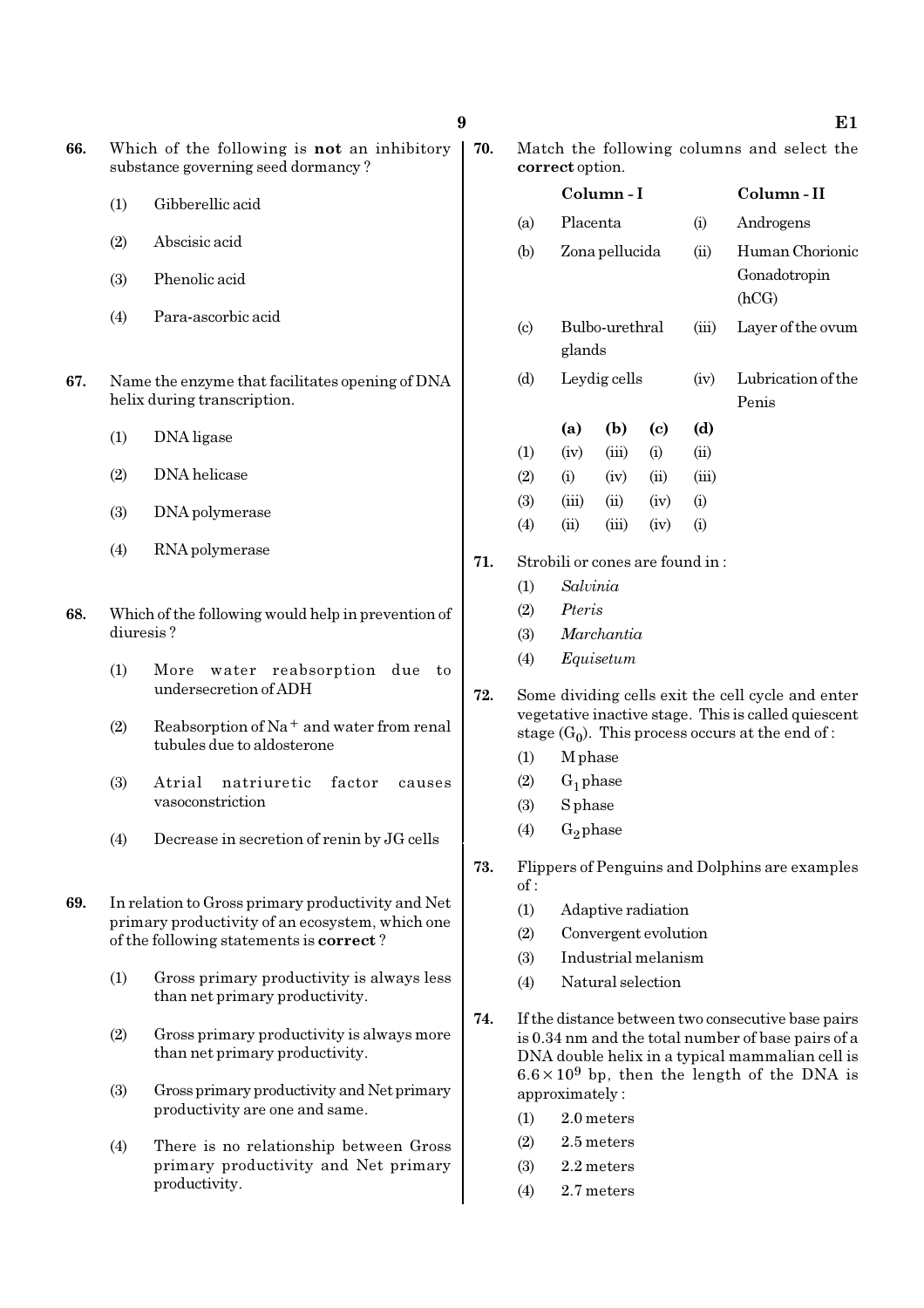| E1  |                           |                  |                      |                            |                              |                                                   | 10  |                                                                            |                                    |                 |                             |                   |                                              |
|-----|---------------------------|------------------|----------------------|----------------------------|------------------------------|---------------------------------------------------|-----|----------------------------------------------------------------------------|------------------------------------|-----------------|-----------------------------|-------------------|----------------------------------------------|
| 75. |                           |                  |                      |                            |                              | The QRS complex in a standard ECG represents:     | 80. |                                                                            |                                    |                 |                             |                   | Match the following columns and select the   |
|     | (1)                       |                  |                      |                            | Repolarisation of auricles   |                                                   |     |                                                                            | correct option.                    |                 |                             |                   |                                              |
|     | (2)                       |                  |                      |                            | Depolarisation of auricles   |                                                   |     |                                                                            |                                    | Column-I        |                             |                   | Column-II                                    |
|     | (3)                       |                  |                      |                            | Depolarisation of ventricles |                                                   |     | (a)                                                                        |                                    | Pituitary gland |                             | (i)               | Grave's disease                              |
|     | (4)                       |                  |                      |                            | Repolarisation of ventricles |                                                   |     |                                                                            | Thyroid gland<br>(ii)<br>(b)       |                 |                             |                   |                                              |
| 76. |                           | correct option.  |                      |                            |                              | Match the following columns and select the        |     |                                                                            |                                    |                 |                             | Diabetes mellitus |                                              |
|     |                           | Column-I         |                      |                            |                              | Column-II                                         |     | $\left( \text{c} \right)$                                                  |                                    | Adrenal gland   |                             | (iii)             | Diabetes insipidus                           |
|     | (a)                       |                  | Eosinophils<br>(i)   |                            |                              | Immune response                                   |     | (d)                                                                        | Pancreas                           |                 |                             | (iv)              | Addison's disease                            |
|     | (b)                       |                  | Basophils            |                            | (ii)                         | Phagocytosis                                      |     |                                                                            | (a)                                | (b)             | $\left( \mathbf{c} \right)$ | (d)               |                                              |
|     | $\left( \text{c} \right)$ |                  | Neutrophils          |                            | (iii)                        | Release                                           |     |                                                                            |                                    |                 |                             |                   |                                              |
|     |                           |                  |                      |                            |                              | histaminase,                                      |     | (1)                                                                        | (iv)                               | (iii)           | (i)                         | (ii)              |                                              |
|     |                           |                  |                      |                            |                              | destructive<br>enzymes                            |     | (2)                                                                        | (iii)                              | (ii)            | (i)                         | (iv)              |                                              |
|     | (d)                       |                  | Lymphocytes          |                            | (iv)                         | Release granules                                  |     | (3)                                                                        | (iii)                              | (i)             | (iv)                        | (ii)              |                                              |
|     |                           |                  |                      |                            |                              | containing                                        |     | (4)                                                                        | (ii)                               | (i)             | (iv)                        | (iii)             |                                              |
|     |                           |                  |                      |                            |                              | histamine                                         |     |                                                                            |                                    |                 |                             |                   |                                              |
|     |                           | (a)              | (b)                  | $\left( \mathrm{c}\right)$ | (d)                          |                                                   | 81. |                                                                            | Select the correct statement.      |                 |                             |                   |                                              |
|     | (1)                       | (iii)            | (iv)                 | (ii)                       | (i)                          |                                                   |     | (1)                                                                        |                                    |                 |                             |                   | Glucocorticoids stimulate gluconeogenesis.   |
|     | (2)                       | (iv)             | (i)                  | (ii)                       | (iii)                        |                                                   |     |                                                                            |                                    |                 |                             |                   |                                              |
|     | (3)<br>(4)                | (i)<br>(ii)      | (ii)<br>(i)          | (iv)<br>(iii)              | (iii)<br>(iv)                |                                                   |     | (2)                                                                        |                                    |                 |                             |                   | Glucagon is associated with hypoglycemia.    |
|     |                           |                  |                      |                            |                              |                                                   |     | (3)                                                                        |                                    | adipocytes.     |                             |                   | Insulin acts on pancreatic cells and         |
| 77. |                           |                  |                      |                            |                              | Which of the following statements is correct?     |     | (4)<br>Insulin is associated with hyperglycemia.                           |                                    |                 |                             |                   |                                              |
|     | (1)                       | H-bonds.         |                      |                            |                              | Adenine pairs with thymine through two            |     |                                                                            |                                    |                 |                             |                   |                                              |
|     | (2)                       | H-bond.          |                      |                            |                              | Adenine pairs with thymine through one            | 82. | Which one of the following is the most abundant<br>protein in the animals? |                                    |                 |                             |                   |                                              |
|     | (3)                       | H-bonds.         |                      |                            |                              | Adenine pairs with thymine through three          |     | Haemoglobin<br>(1)                                                         |                                    |                 |                             |                   |                                              |
|     | (4)                       |                  |                      |                            |                              | Adenine does not pair with thymine.               |     | (2)                                                                        | Collagen                           |                 |                             |                   |                                              |
| 78. |                           |                  |                      |                            |                              | The sequence that controls the copy number of the |     |                                                                            |                                    |                 |                             |                   |                                              |
|     |                           |                  |                      |                            |                              | linked DNA in the vector, is termed:              |     | (3)                                                                        | Lectin                             |                 |                             |                   |                                              |
|     | (1)                       |                  | Selectable marker    |                            |                              |                                                   |     | (4)                                                                        | Insulin                            |                 |                             |                   |                                              |
|     | (2)                       | Ori site         |                      |                            |                              |                                                   |     |                                                                            |                                    |                 |                             |                   |                                              |
|     | (3)                       |                  | Palindromic sequence |                            |                              |                                                   | 83. |                                                                            |                                    |                 |                             |                   | Experimental verification of the chromosomal |
|     | (4)                       |                  | Recognition site     |                            |                              |                                                   |     |                                                                            | theory of inheritance was done by: |                 |                             |                   |                                              |
| 79. |                           |                  |                      |                            |                              | Identify the basic amino acid from the following. |     | (1)                                                                        | Mendel                             |                 |                             |                   |                                              |
|     | (1)                       | Tyrosine         |                      |                            |                              |                                                   |     | (2)                                                                        | Sutton                             |                 |                             |                   |                                              |
|     | (2)                       |                  | Glutamic Acid        |                            |                              |                                                   |     | (3)                                                                        | Boveri                             |                 |                             |                   |                                              |
|     | (3)<br>(4)                | Lysine<br>Valine |                      |                            |                              |                                                   |     | (4)                                                                        | Morgan                             |                 |                             |                   |                                              |
|     |                           |                  |                      |                            |                              |                                                   |     |                                                                            |                                    |                 |                             |                   |                                              |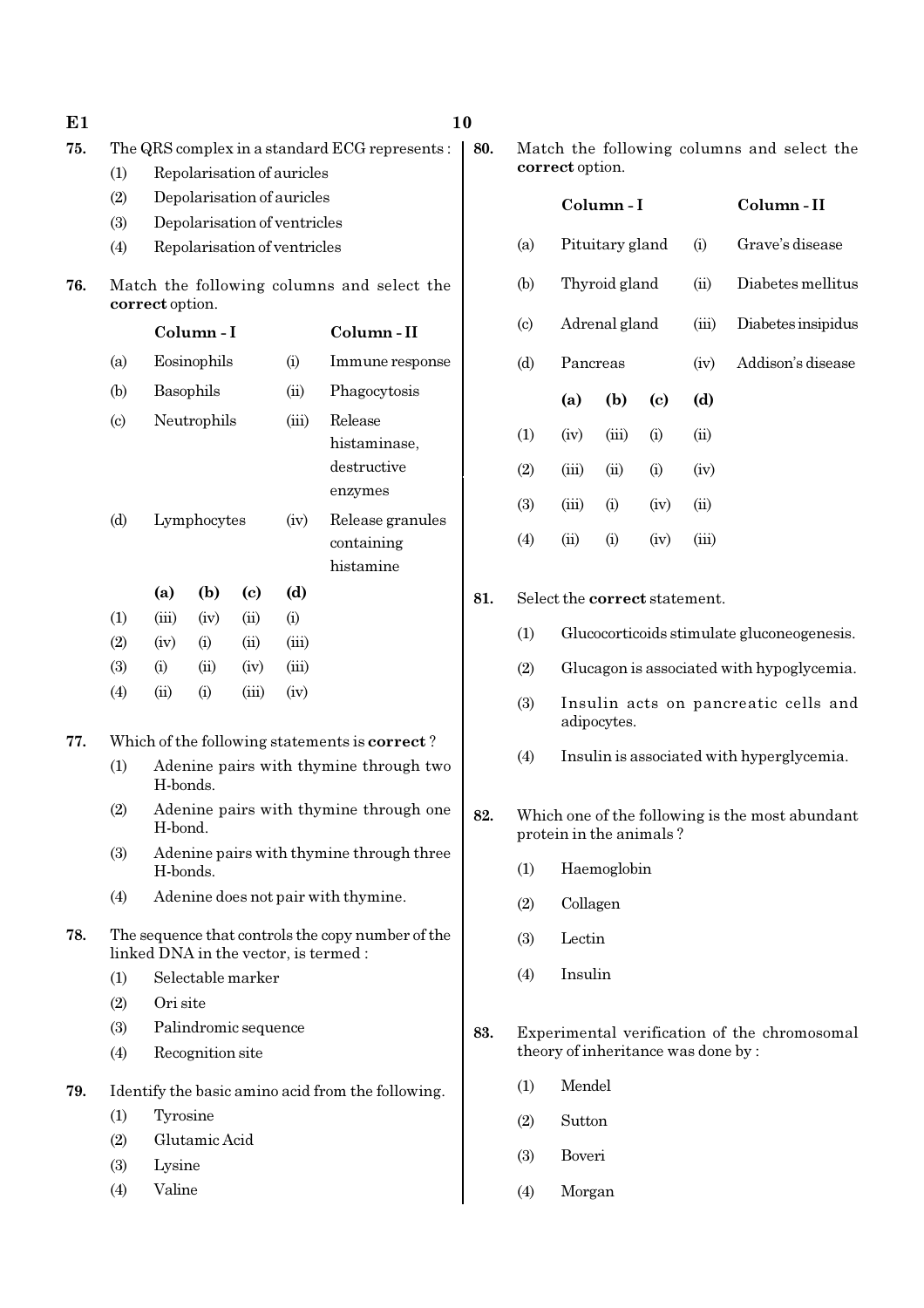|                           |                     | Column-I             |                            |       | Column-II                                         |
|---------------------------|---------------------|----------------------|----------------------------|-------|---------------------------------------------------|
| (a)                       |                     | <b>Floating Ribs</b> |                            | (i)   | Located between<br>second and<br>seventh ribs     |
| (b)                       |                     | Acromion             |                            | (ii)  | Head of the<br>Humerus                            |
| $\left( \text{c} \right)$ | Scapula             |                      |                            | (iii) | Clavicle                                          |
| (d)                       |                     | Glenoid cavity       |                            | (iv)  | Do not connect<br>with the sternum                |
|                           | (a)                 | (b)                  | $\left( \mathrm{c}\right)$ | (d)   |                                                   |
| (1)                       | (ii)                | (iv)                 | (i)                        | (iii) |                                                   |
| (2)                       | (i)                 | (iii)                | (ii)                       | (iv)  |                                                   |
| (3)                       | (iii)               | (ii)                 | (iv)                       | (i)   |                                                   |
| (4)                       | (iv)                | (iii)                | (i)                        | (ii)  |                                                   |
| (4)                       | Three               |                      |                            |       |                                                   |
|                           |                     |                      |                            |       | Dissolution of the synaptonemal complex occurs    |
| during:                   |                     |                      |                            |       |                                                   |
| (1)                       |                     | Pachytene            |                            |       |                                                   |
| (2)                       | Zygotene            |                      |                            |       |                                                   |
| (3)                       |                     | Diplotene            |                            |       |                                                   |
| (4)                       |                     | Leptotene            |                            |       |                                                   |
|                           | are exemplified by: |                      |                            |       | Bilaterally symmetrical and acoelomate animals    |
| (1)                       |                     | Ctenophora           |                            |       |                                                   |
| (2)                       |                     | Platyhelminthes      |                            |       |                                                   |
| (3)                       |                     | Aschelminthes        |                            |       |                                                   |
| (4)                       | Annelida            |                      |                            |       |                                                   |
| at:                       |                     |                      |                            |       | The body of the ovule is fused within the funicle |
| (1)                       | Hilum               |                      |                            |       |                                                   |

- (3) Nucellus
- (4) Chalaza

Goblet cells of alimentary canal are modified from : (1) Squamous epithelial cells (2) Columnar epithelial cells (3) Chondrocytes (4) Compound epithelial cells Snow-blindness in Antarctic region is due to: (1) Freezing of fluids in the eye by low temperature (2) Inflammation of cornea due to high dose of UV-B radiation (3) High reflection of light from snow (4) Damage to retina caused by infra-red rays Identify a molecule which does not exist.  $(1)$  He<sub>2</sub>  $(2)$  Li<sub>2</sub> (3)  $C_2$  $(4)$   $O_2$ 

- **92.** Find out the solubility of  $Ni(OH)_2$  in 0.1 M NaOH. Given that the ionic product of  $\mathrm{Ni(OH)}_{2}$  is  $2 \times 10^{-15}$ .
	- (1)  $2 \times 10^{-13}$  M
	- $(2)$  2×10<sup>-8</sup> M
	- (3)  $1 \times 10^{-13}$  M
	- (4)  $1 \times 10^8$  M
- Identify the correct statements from the following :
	- (a)  $CO_2(g)$  is used as refrigerant for ice-cream and frozen food.
	- (b) The structure of  $C_{60}$  contains twelve six carbon rings and twenty five carbon rings.
	- (c) ZSM-5, a type of zeolite, is used to convert alcohols into gasoline.
	- (d) CO is colorless and odourless gas.
	- $(1)$   $(a)$ ,  $(b)$  and  $(c)$  only
	- $(2)$  (a) and (c) only
	- $(3)$  (b) and  $(c)$  only
	- $(4)$  (c) and (d) only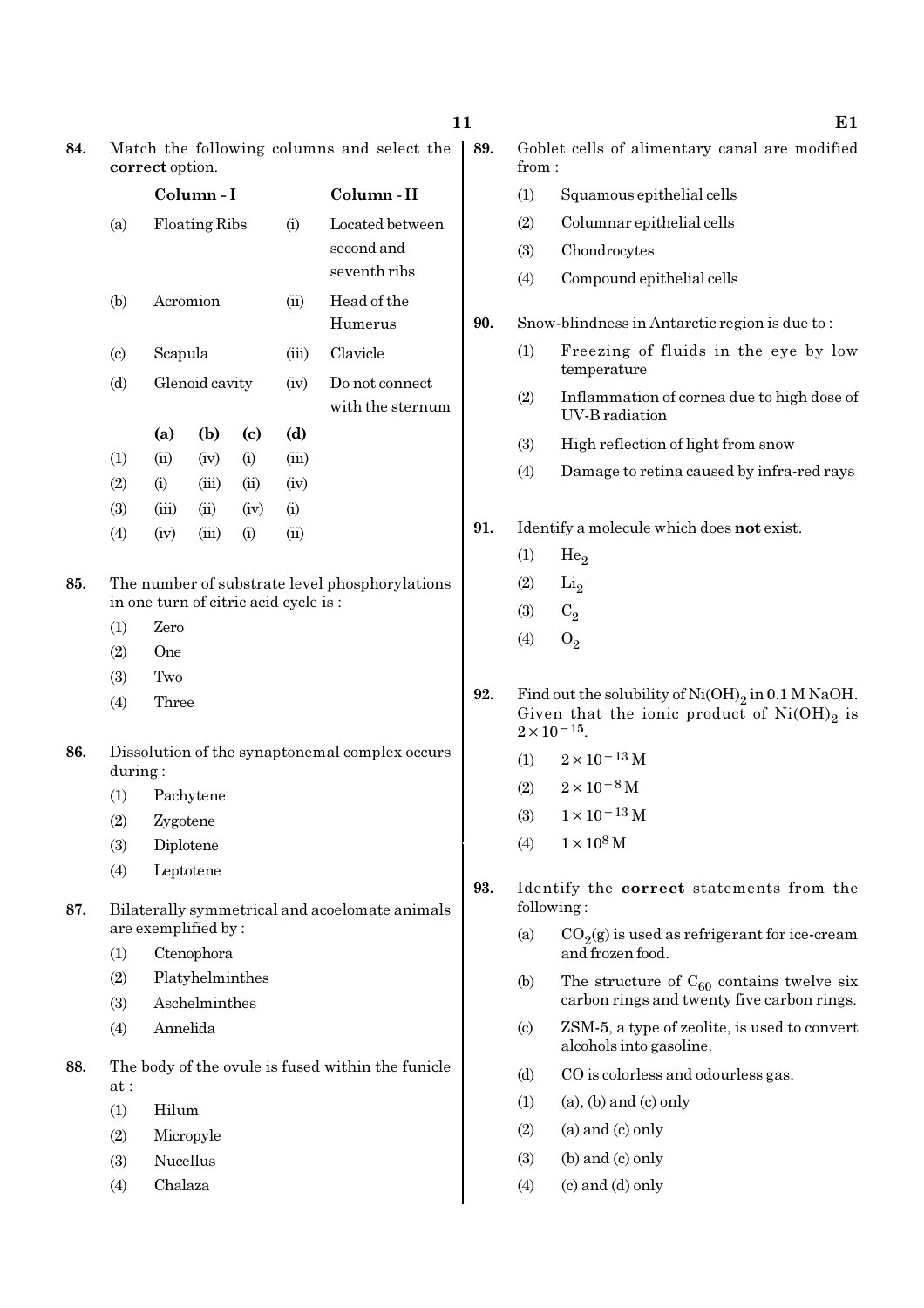94. Hydrolysis of sucrose is given by the following reaction.

$$
Sucrose + H_2O \rightleftharpoons Glucose + Fructose
$$

If the equilibrium constant (K<sub>c</sub>) is  $2 \times 10^{13}$  at 300 K, the value of  $\Delta_rG^\ominus$  at the same temperature will be :

- (1)  $-8.314 \,\mathrm{J} \,\mathrm{mol}^{-1} \mathrm{K}^{-1} \times 300 \,\mathrm{K} \times \ln(2 \times 10^{13})$
- (2) 8.314 J mol<sup>-1</sup>K<sup>-1</sup> × 300 K × ln(2 × 10<sup>13</sup>)
- (3) 8.314 J mol<sup>-1</sup>K<sup>-1</sup> × 300 K × ln(3 × 10<sup>13</sup>)
- (4)  $-8.314 \text{ J mol}^{-1} \text{K}^{-1} \times 300 \text{ K} \times \ln(4 \times 10^{13})$
- 95. Identify compound X in the following sequence of reactions :





 $\mathrm{CH_{2}Cl}$ (2)





96. Identify the incorrect match.

|                             | Name            |                    | <b>IUPAC Official Name</b> |
|-----------------------------|-----------------|--------------------|----------------------------|
| (a)                         | Unnilunium      | (i)                | Mendelevium                |
| (b)                         | Unniltrium      | $\dot{\mathbf{u}}$ | Lawrencium                 |
| $\left( \mathrm{c} \right)$ | Unnilhexium     | (iii)              | Seaborgium                 |
| (d)                         | Unununnium      | (iv)               | Darmstadtium               |
| (1)                         | (a), (i)        |                    |                            |
| (2)                         | (b), (ii)       |                    |                            |
| (3)                         | $(c)$ , $(iii)$ |                    |                            |

- $(4)$   $(d), (iv)$
- 97. An element has a body centered cubic (bcc) structure with a cell edge of 288 pm. The atomic radius is :

(1) 
$$
\frac{\sqrt{3}}{4} \times 288 \text{ pm}
$$
  
(2) 
$$
\frac{\sqrt{2}}{4} \times 288 \text{ pm}
$$
  
(3) 
$$
\frac{4}{\sqrt{3}} \times 288 \text{ pm}
$$
  
(4) 
$$
\frac{4}{\sqrt{2}} \times 288 \text{ pm}
$$

- 98. Which of the following set of molecules will have zero dipole moment ?
	- (1) Ammonia, beryllium difluoride, water, 1,4-dichlorobenzene
	- (2) Boron trifluoride, hydrogen fluoride, carbon dioxide, 1,3-dichlorobenzene
	- (3) Nitrogen trifluoride, beryllium difluoride, water, 1,3-dichlorobenzene
	- (4) Boron trifluoride, beryllium difluoride, carbon dioxide, 1,4-dichlorobenzene
- 99. On electrolysis of dil.sulphuric acid using Platinum (Pt) electrode, the product obtained at anode will be :
	- (1) Hydrogen gas
	- (2) Oxygen gas
	- $(3)$  H<sub>2</sub>S gas
	- (4)  $SO_2$  gas

## $E1$  12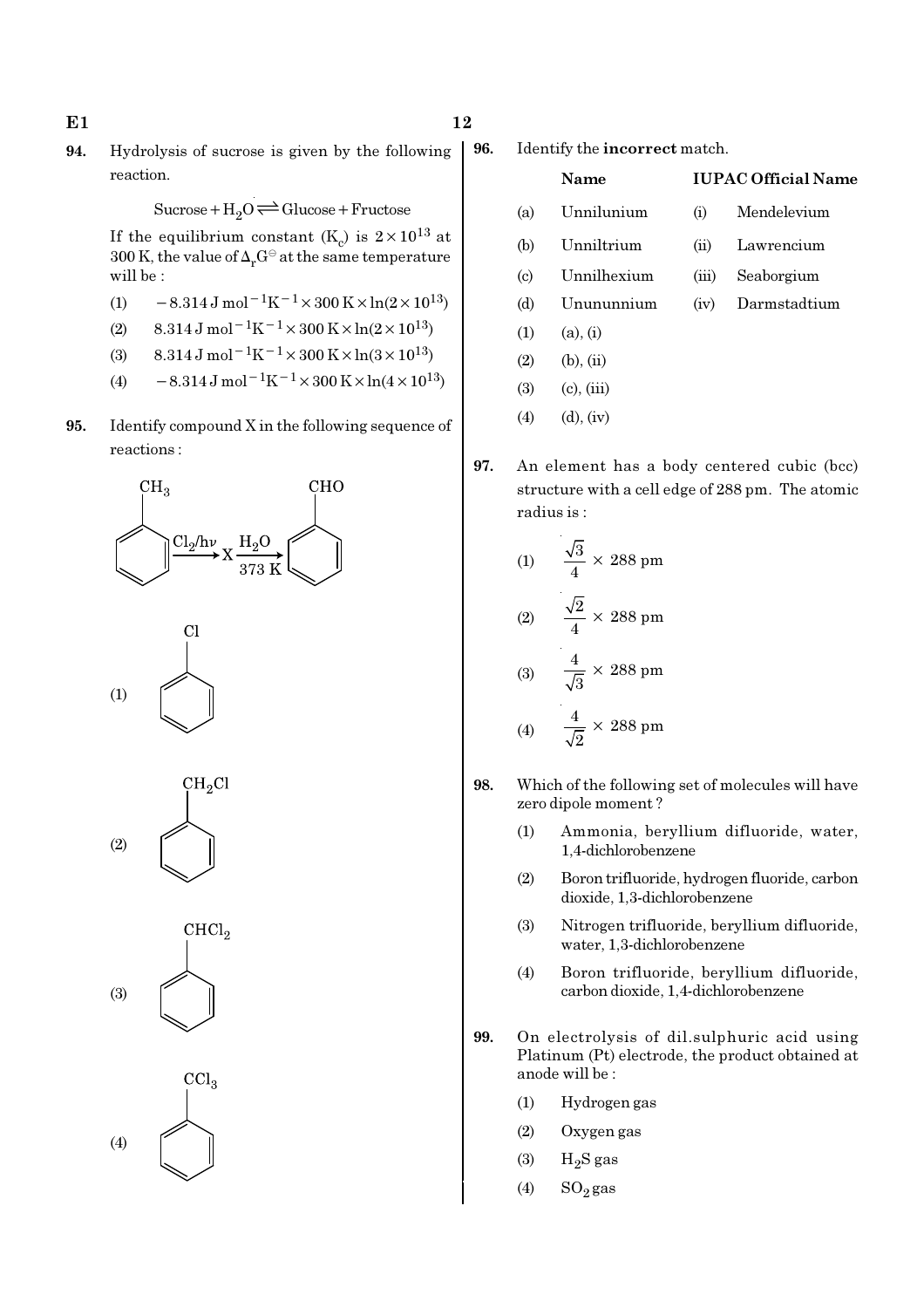- (1) Isopropyl alcohol
- (2) Sec. butyl alcohol
- (3) Tert. butyl alcohol
- (4) Isobutyl alcohol
- 101. Which of the following oxoacid of sulphur has −O−O− linkage ?
	- (1)  $H_2SO_3$ , sulphurous acid
	- (2)  $H_2SO_4$ , sulphuric acid
	- (3)  $H_2S_2O_8$ , peroxodisulphuric acid
	- (4)  $H_2S_2O_7$ , pyrosulphuric acid
- 102. Which of the following amine will give the carbylamine test ?









- 103. The calculated spin only magnetic moment of  $Cr^{2+}$ ion is :
	- (1) 3.87 BM
	- $(2)$  4.90 BM
	- (3) 5.92 BM
	- (4) 2.84 BM
- 104. The correct option for free expansion of an ideal gas under adiabatic condition is :
	- (1)  $q = 0, \Delta T = 0$  and  $w = 0$
	- (2)  $q = 0, \Delta T < 0$  and  $w > 0$
	- (3)  $q < 0$ ,  $\Delta T = 0$  and  $w = 0$
	- (4)  $q > 0$ ,  $\Delta T > 0$  and  $w > 0$
- 105. The freezing point depression constant  $(K_f)$  of benzene is  $5.12$  K kg mol<sup>-1</sup>. The freezing point depression for the solution of molality 0.078 m containing a non-electrolyte solute in benzene is (rounded off upto two decimal places) :
	- $(1)$  0.20 K
	- $(2)$  0.80 K
	- $(3)$  0.40 K
	- $(4)$  0.60 K
- 106. The number of Faradays(F) required to produce  $20$  g of calcium from molten CaCl $_2$  (Atomic mass of Ca=40 g mol<sup>-1</sup>) is :
	- $(1) 1$
	- $(2)$  2
	- (3) 3
	- $(4)$  4
- 107. Reaction between benzaldehyde and acetophenone in presence of dilute NaOH is known as :
	- (1) Aldol condensation
	- (2) Cannizzaro's reaction
	- (3) Cross Cannizzaro's reaction
	- (4) Cross Aldol condensation
- 108. Paper chromatography is an example of :
	- (1) Adsorption chromatography
	- (2) Partition chromatography
	- (3) Thin layer chromatography
	- (4) Column chromatography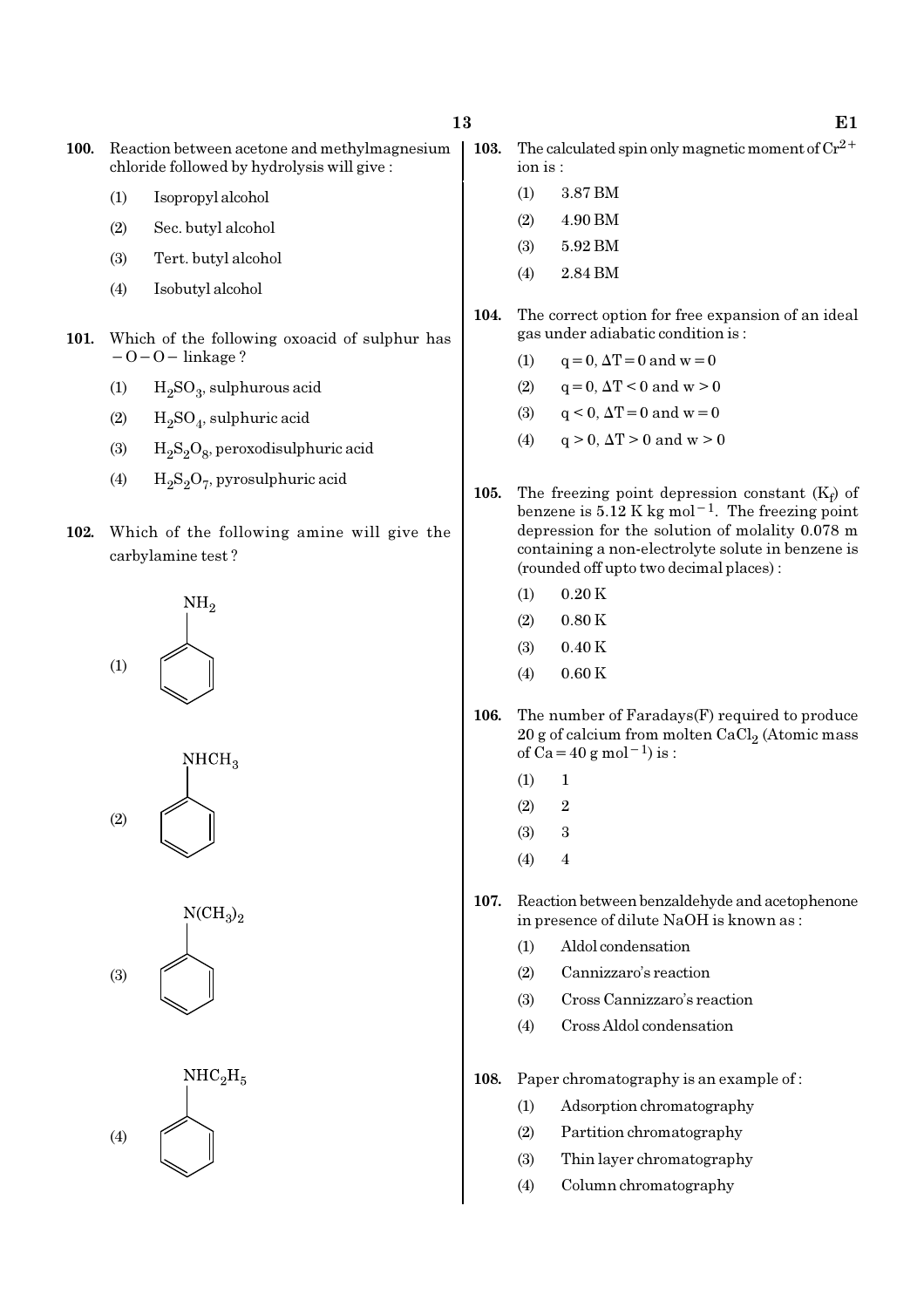- 
- 109. An increase in the concentration of the reactants of a reaction leads to change in :
	- (1) activation energy
	- (2) heat of reaction
	- (3) threshold energy
	- (4) collision frequency
- 110. A mixture of  $N_2$  and Ar gases in a cylinder contains  $7$  g of  $\mathrm{N}_2$  and  $8$  g of Ar. If the total pressure of the mixture of the gases in the cylinder is 27 bar, the partial pressure of  $\mathrm{N}_2 \, \mathrm{is}$  :

[Use atomic masses (in g mol<sup>-1</sup>) : N=14, Ar=40]

- (1) 9 bar
- (2) 12 bar
- (3) 15 bar
- (4) 18 bar
- 111. Identify the correct statement from the following :
	- (1) Wrought iron is impure iron with 4% carbon.
	- (2) Blister copper has blistered appearance due to evolution of CO<sub>2</sub>.
	- (3) Vapour phase refining is carried out for Nickel by Van Arkel method.
	- (4) Pig iron can be moulded into a variety of shapes.
- 112. A tertiary butyl carbocation is more stable than a secondary butyl carbocation because of which of the following ?
	- (1)  $-I$  effect of  $-CH_3$  groups
	- (2) + R effect of  $-CH<sub>3</sub>$  groups
	- (3)  $-$ R effect of  $-$ CH<sub>3</sub> groups
	- (4) Hyperconjugation
- 113. Which of the following is a cationic detergent ?
	- (1) Sodium lauryl sulphate
	- (2) Sodium stearate
	- (3) Cetyltrimethyl ammonium bromide
	- (4) Sodium dodecylbenzene sulphonate
- 114. Elimination reaction of 2-Bromo-pentane to form pent-2-ene is :
	- (a) β-Elimination reaction
	- (b) Follows Zaitsev rule
	- (c) Dehydrohalogenation reaction
	- (d) Dehydration reaction
	- $(1)$   $(a), (b), (c)$
	- $(2)$   $(a), (c), (d)$
	- $(3)$  (b),  $(c)$ ,  $(d)$
	- $(4)$   $(a), (b), (d)$
- 115. The mixture which shows positive deviation from Raoult's law is :
	- (1) Ethanol+Acetone
	- (2) Benzene+Toluene
	- (3) Acetone+Chloroform
	- (4) Chloroethane+Bromoethane
- 116. Which of the following is the correct order of increasing field strength of ligands to form coordination compounds ?
	- (1)  $\text{SCN}^-$  < F<sup>-</sup> < C<sub>2</sub>O<sub>4</sub><sup>2-</sup> < CN<sup>-</sup>
	- (2)  $\text{SCN}^-$  < F<sup>-</sup> < CN<sup>-</sup> < C<sub>2</sub>O<sub>4</sub><sup>2</sup>
	- (3)  $F^- < SCN^- < C_2O_4^{2-} < CN^-$
	- (4)  $\text{CN}^- \leq C_2 O_4^{2-} \leq \text{SCN}^- \leq \text{F}^-$
- 117. Which of the following is a basic amino acid ?
	- (1) Serine
	- (2) Alanine
	- (3) Tyrosine
	- (4) Lysine
- 118. HCl was passed through a solution of  $\mathrm{CaCl}_2$ ,  $\mathrm{MgCl}_2$ and NaCl. Which of the following compound(s) crystallise(s) ?
	- (1) Both  $MgCl<sub>2</sub>$  and  $CaCl<sub>2</sub>$
	- (2) Only NaCl
	- (3) Only  $MgCl<sub>2</sub>$
	- (4) NaCl,  ${ {\rm MgCl}_2}$  and  ${ {\rm CaCl}_2}$
- 119. Which of the following is a natural polymer ?
	- (1) cis-1,4-polyisoprene
	- (2) poly (Butadiene-styrene)
	- (3) polybutadiene
	- (4) poly (Butadiene-acrylonitrile)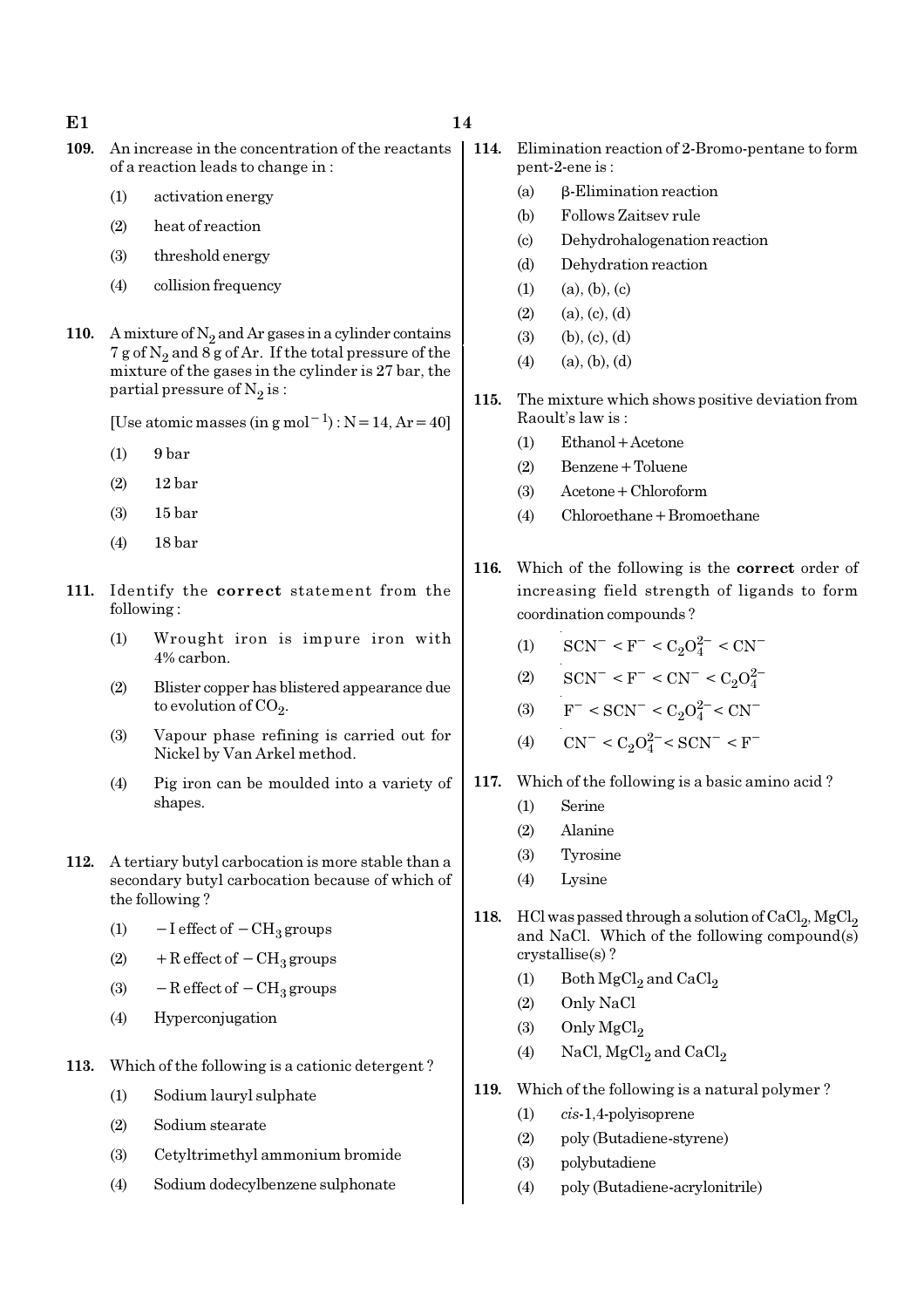- 120. Which of the following is not correct about carbon monoxide ?
	- (1) It forms carboxyhaemoglobin.
	- (2) It reduces oxygen carrying ability of blood.
	- (3) The carboxyhaemoglobin (haemoglobin bound to CO) is less stable than oxyhaemoglobin.
	- (4) It is produced due to incomplete combustion.
- 121. Sucrose on hydrolysis gives :
	- (1)  $β-D-Glucose + α-D-Fructose$
	- (2) α-D-Glucose+β-D-Glucose
	- (3) α-D-Glucose+β-D-Fructose
	- (4) α-D-Fructose+β-D-Fructose
- 122. The following metal ion activates many enzymes, participates in the oxidation of glucose to produce ATP and with Na, is responsible for the transmission of nerve signals.
	- (1) Iron
	- (2) Copper
	- (3) Calcium
	- (4) Potassium
- 123. Which one of the followings has maximum number of atoms ?
	- (1)  $1 g \text{ of } Ag(s)$  [Atomic mass of Ag = 108]
	- (2) 1 g of  $Mg(s)$  [Atomic mass of  $Mg = 24$ ]
	- (3) 1 g of  $O_2(g)$  [Atomic mass of O = 16]
	- (4) 1 g of Li(s) [Atomic mass of Li = 7]
- 124. The number of protons, neutrons and electrons in  $^{175}_{71}$ Lu, respectively, are:
	- (1) 71, 104 and 71
	- (2) 104, 71 and 71
	- (3) 71, 71 and 104
	- (4) 175, 104 and 71
- 125. What is the change in oxidation number of carbon in the following reaction ?
	- $\text{CH}_4(g) + 4\text{Cl}_2(g) \rightarrow \text{CCl}_4(l) + 4\text{HCl}(g)$
	- $(1) +4$  to  $+4$
	- (2)  $0 \text{ to } +4$
	- (3)  $-4$  to  $+4$
	- (4)  $0 \text{ to } -4$
- 126. Identify the incorrect statement.
	- (1)  $Cr^{2+}(d^4)$  is a stronger reducing agent than  $Fe<sup>2+</sup>(d<sup>6</sup>)$  in water.
	- (2) The transition metals and their compounds are known for their catalytic activity due to their ability to adopt multiple oxidation states and to form complexes.
	- (3) Interstitial compounds are those that are formed when small atoms like H, C or N are trapped inside the crystal lattices of metals.
	- (4) The oxidation states of chromium in  $CrO_4^{2-}$ and  $Cr_2O_7^{2-}$  are not the same.
- 127. For the reaction,  $2Cl(g) \rightarrow Cl_2(g)$ , the correct option is :
	- (1)  $\Delta_r H > 0$  and  $\Delta_r S > 0$
	- (2)  $\Delta_r H > 0$  and  $\Delta_r S < 0$
	- (3)  $\Delta_r H \leq 0$  and  $\Delta_r S \geq 0$
	- (4)  $\Delta_r H \leq 0$  and  $\Delta_r S \leq 0$
- 128. Measuring Zeta potential is useful in determining which property of colloidal solution ?
	- (1) Viscosity
	- (2) Solubility
	- (3) Stability of the colloidal particles
	- (4) Size of the colloidal particles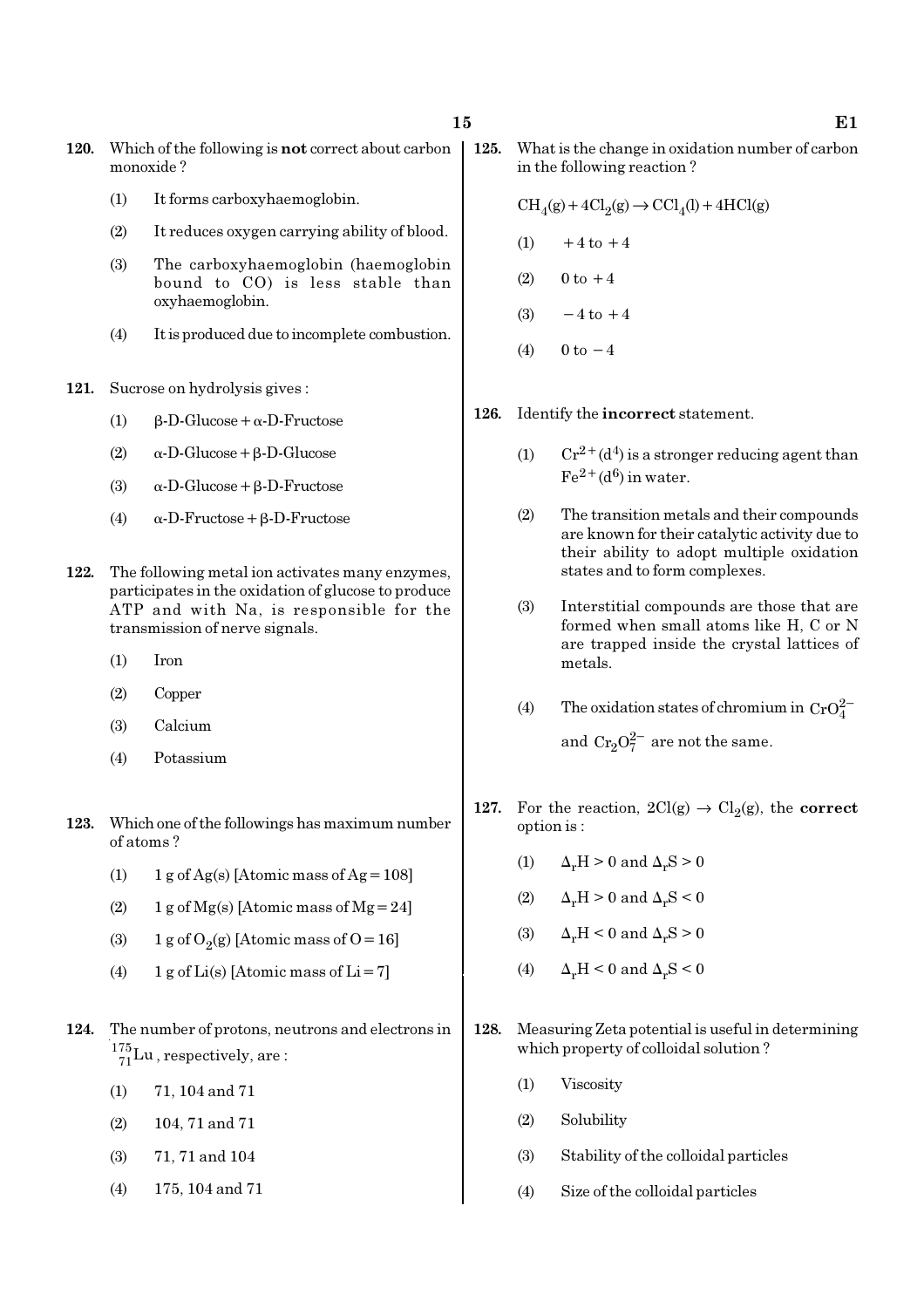- 129. Urea reacts with water to form A which will decompose to form B. B when passed through  $Cu^{2+}$  (aq), deep blue colour solution C is formed. What is the formula of C from the following ?
	- $(1)$   $CuSO<sub>4</sub>$
	- (2)  $[Cu(NH_3)_4]^{2+}$
	- (3)  $Cu(OH)<sub>2</sub>$
	- (4)  $CuCO<sub>3</sub>·Cu(OH)<sub>2</sub>$
- 130. Match the following and identify the correct option.

| (a)                         |          | $CO(g) + H2(g)$          |            | (i)   | $Mg(HCO3)2 +$<br>Ca(HCO <sub>3</sub> ) <sub>2</sub> |
|-----------------------------|----------|--------------------------|------------|-------|-----------------------------------------------------|
| (b)                         | water    | Temporary<br>hardness of |            | (ii)  | An electron<br>deficient hydride                    |
| $\left( \mathrm{c} \right)$ | $B_2H_6$ |                          |            | (iii) | Synthesis gas                                       |
| (d)                         | $H_2O_2$ |                          |            | (iv)  | Non-planar<br>structure                             |
|                             | (a)      | (b)                      | (c)        | (d)   |                                                     |
| (1)                         | (iii)    | (i)                      | (ii)       | (iv)  |                                                     |
| (2)                         | (iii)    | (ii)                     | (i)        | (iv)  |                                                     |
| (3)                         | (iii)    | (iv)                     | (ii)       | (i)   |                                                     |
| $\left( 4\right)$           | (i)      | (iii)                    | $\rm (ii)$ | (iv)  |                                                     |
|                             |          |                          |            |       |                                                     |

### 131. Match the following :

|                           | Oxide                   |          | <b>Nature</b> |
|---------------------------|-------------------------|----------|---------------|
| (a)                       | CO                      | $\rm(i)$ | Basic         |
| (b)                       | BaO                     | (ii)     | Neutral       |
| $\left( \text{c} \right)$ | $\text{Al}_2\text{O}_3$ | (iii)    | Acidic        |
| (d)                       | $Cl_2O_7$               | (iv)     | Amphoteric    |
|                           |                         |          |               |

Which of the following is correct option ?

|                   | (a)   | (b)   | (c)   | (d)      |
|-------------------|-------|-------|-------|----------|
| (1)               | (i)   | (i)   | (iii) | (iv)     |
| (2)               | (ii)  | (i)   | (iv)  | (iii)    |
| (3)               | (iii) | (iv)  | (i)   | (ii)     |
| $\left( 4\right)$ | (iv)  | (iii) | (ii)  | $\rm(i)$ |

- 132. The rate constant for a first order reaction is  $4.606 \times 10^{-3}$  s<sup>-1</sup>. The time required to reduce 2.0 g of the reactant to 0.2 g is :
	- $(1)$  100 s
	- $(2)$  200 s
	- (3) 500 s
	- (4) 1000 s

133. An alkene on ozonolysis gives methanal as one of the product. Its structure is :



- 134. Which of the following alkane cannot be made in good yield by Wurtz reaction ?
	- (1) n-Hexane
	- (2) 2,3-Dimethylbutane
	- (3) n-Heptane
	- (4) n-Butane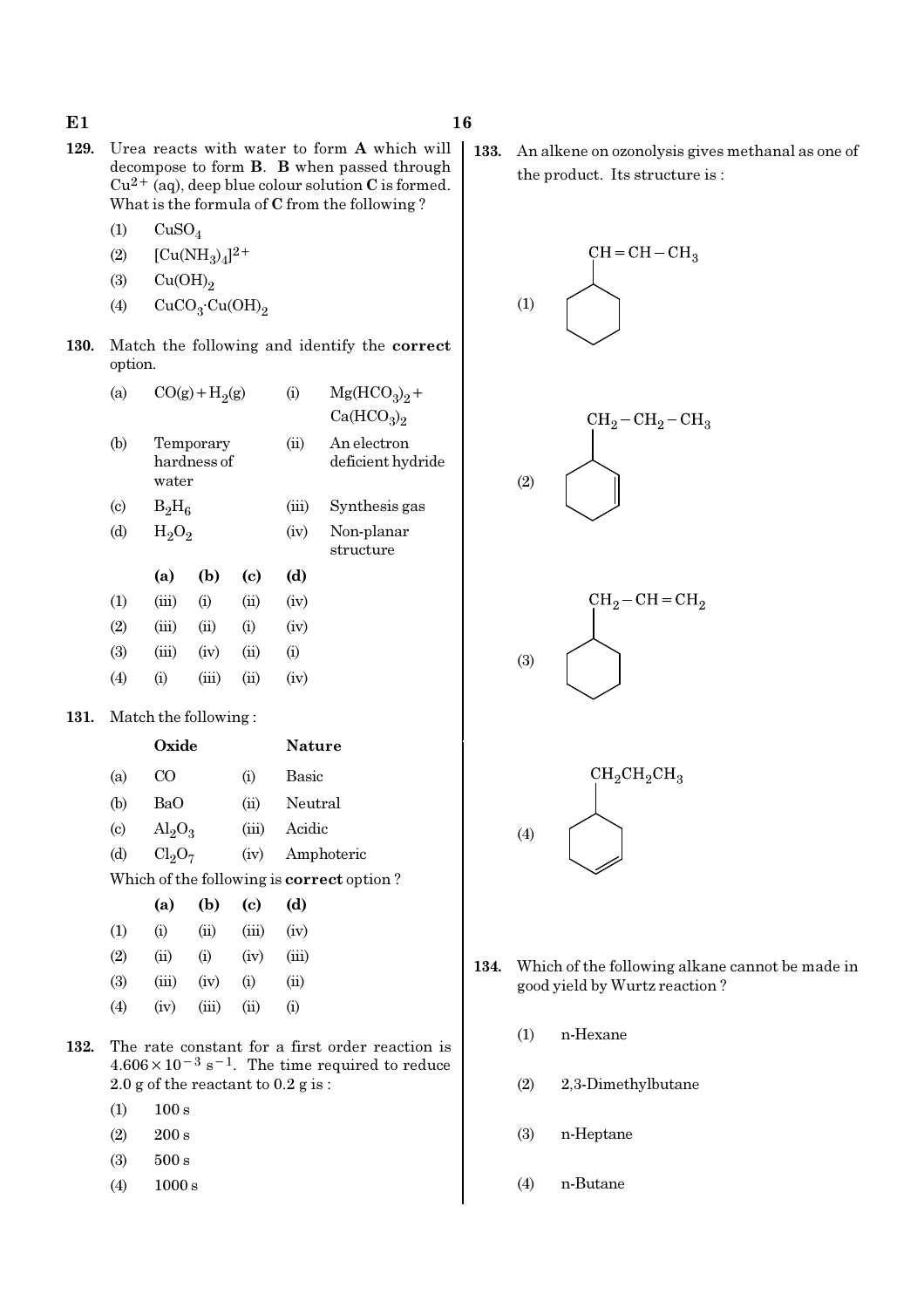





(4) 
$$
\left(\frac{1}{2} + C_2 H_5 O H\right)
$$

- 136. For which one of the following, Bohr model is not valid ?
	- (1) Hydrogen atom
	- (2) Singly ionised helium atom  $(He<sup>+</sup>)$
	- (3) Deuteron atom
	- (4) Singly ionised neon atom  $(Ne^+)$
- 137. The ratio of contributions made by the electric field and magnetic field components to the intensity of an electromagnetic wave is : (c=speed of electromagnetic waves)
	- $(1)$  c : 1
	- $(2) \quad 1:1$
	- $(3) 1 : c$
	- (4)  $1 : c^2$
- **138.** The Brewsters angle  $i<sub>b</sub>$  for an interface should be :
	- (1)  $0^{\circ} < i_b < 30^{\circ}$
	- (2)  $30^{\circ} < i_b < 45^{\circ}$
	- (3)  $45^{\circ} < i_b < 90^{\circ}$
	- (4)  $i_h = 90^{\circ}$

139. A cylinder contains hydrogen gas at pressure of 249 kPa and temperature 27°C.

Its density is :  $(R=8.3 \text{ J mol}^{-1}\text{ K}^{-1})$ 

- (1)  $0.5 \text{ kg/m}^3$
- $(2)$  0.2 kg/m<sup>3</sup>
- (3)  $0.1 \text{ kg/m}^3$
- (4)  $0.02 \text{ kg/m}^3$
- 140. A ray is incident at an angle of incidence  $i$  on one surface of a small angle prism (with angle of prism A) and emerges normally from the opposite surface. If the refractive index of the material of the prism is µ, then the angle of incidence is nearly equal to :

(1) 
$$
\frac{A}{2\mu}
$$
  
\n(2)  $\frac{2A}{\mu}$   
\n(3)  $\mu A$   
\n(4)  $\frac{\mu A}{2}$ 

- 141. Two cylinders A and B of equal capacity are connected to each other via a stop cock. A contains an ideal gas at standard temperature and pressure. B is completely evacuated. The entire system is thermally insulated. The stop cock is suddenly opened. The process is :
	- (1) isothermal
	- (2) adiabatic
	- (3) isochoric
	- (4) isobaric
- 142. The energy equivalent of 0.5 g of a substance is :
	- (1)  $4.5 \times 10^{16}$  J
	- (2)  $4.5 \times 10^{13}$  J
	- (3)  $1.5 \times 10^{13}$  J
	- (4)  $0.5 \times 10^{13}$  J
- 143. A body weighs 72 N on the surface of the earth. What is the gravitational force on it, at a height equal to half the radius of the earth ?
	- $(1)$  48 N
	- (2) 32 N
	- (3) 30 N
	- (4) 24 N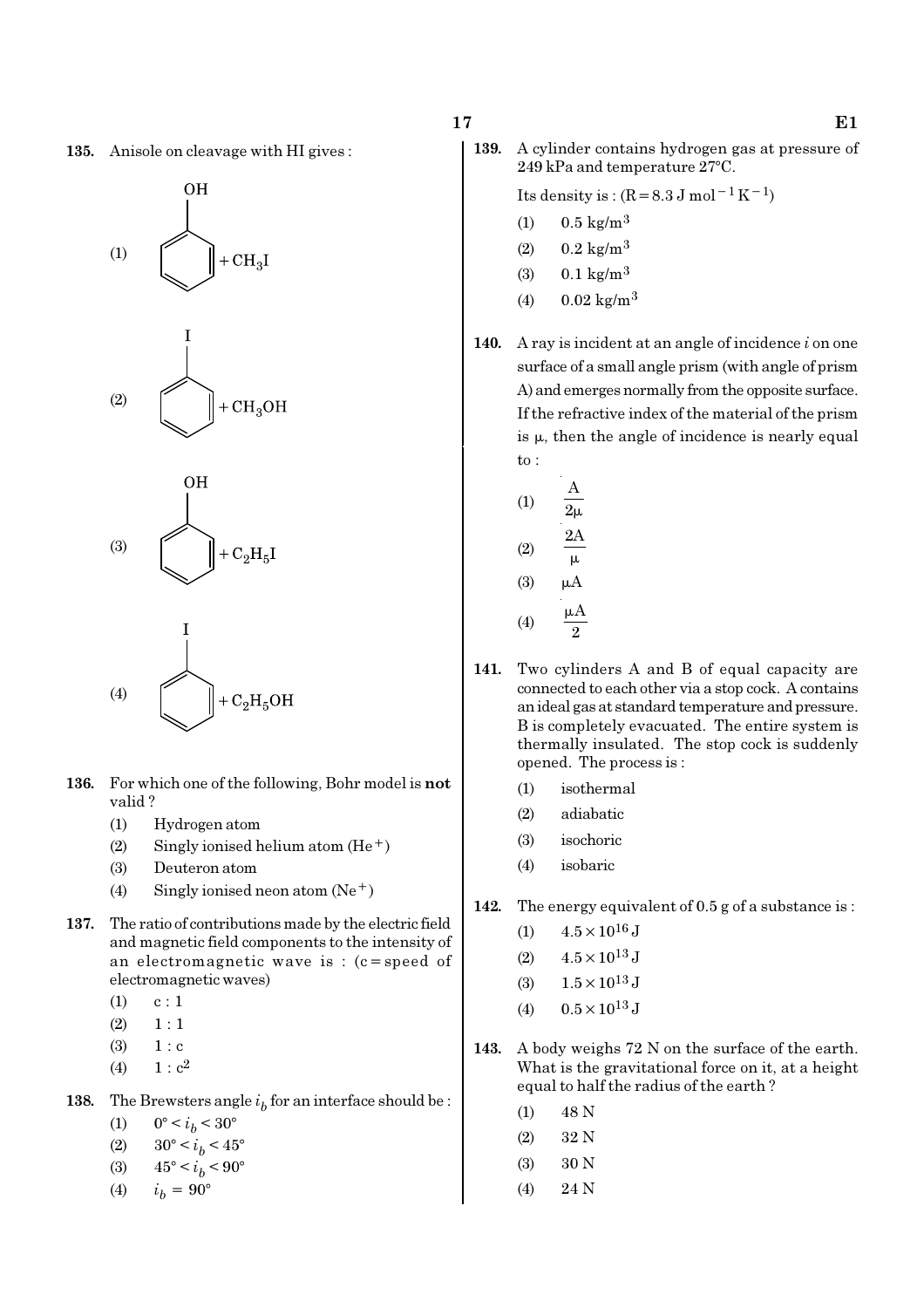- $E1$  18
- 144. The solids which have the negative temperature coefficient of resistance are :
	- (1) metals
	- (2) insulators only
	- (3) semiconductors only
	- (4) insulators and semiconductors
- 145. The phase difference between displacement and acceleration of a particle in a simple harmonic motion is :
	- (1)  $\pi$  rad  $3\pi$

(2) 
$$
\frac{3\pi}{2}
$$
 rad  
(3)  $\frac{\pi}{2}$  rad

- (4) zero
- 146. A screw gauge has least count of 0.01 mm and there are 50 divisions in its circular scale.

The pitch of the screw gauge is :

- (1) 0.01 mm
- $(2)$  0.25 mm
- (3) 0.5 mm
- (4) 1.0 mm
- 147. In a guitar, two strings A and B made of same material are slightly out of tune and produce beats of frequency 6 Hz. When tension in B is slightly decreased, the beat frequency increases to 7 Hz. If the frequency of A is 530 Hz, the original frequency of B will be :
	- (1) 523 Hz
	- (2) 524 Hz
	- (3) 536 Hz
	- (4) 537 Hz
- 148. Two particles of mass 5 kg and 10 kg respectively are attached to the two ends of a rigid rod of length 1 m with negligible mass.

The centre of mass of the system from the 5 kg particle is nearly at a distance of :

- (1) 33 cm
- (2) 50 cm
- (3) 67 cm
- (4) 80 cm
- 149. Find the torque about the origin when a force of  $3 \hat{j}$  N acts on a particle whose position vector is  $2 \hat{k}$  m.
	- (1)  $6i \stackrel{\wedge}{\smash{\wedge}} Nm$
	- (2)  $6\hat{j}$  N m
	- (3)  $-6\hat{i}$  N m
	- $(4)$ ∧
- 150. Light with an average flux of 20 W/cm2 falls on a non-reflecting surface at normal incidence having surface area 20 cm2. The energy received by the surface during time span of 1 minute is :
	- (1)  $10 \times 10^3$  J
	- (2)  $12 \times 10^3$  J
	- (3)  $24 \times 10^3$  J
	- (4)  $48 \times 10^3$  J
- 151. A spherical conductor of radius 10 cm has a charge of  $3.2 \times 10^{-7}$  C distributed uniformly. What is the magnitude of electric field at a point 15 cm from the centre of the sphere ?

$$
\left(\frac{1}{4\pi\epsilon_0} = 9 \times 10^9 \text{ N m}^2/\text{C}^2\right)
$$
  
(1) 1.28 × 10<sup>4</sup> N/C

- (2)  $1.28 \times 10^5$  N/C
- (3)  $1.28 \times 10^6$  N/C
- (4)  $1.28 \times 10^7$  N/C
- 152. In a certain region of space with volume  $0.2 \text{ m}^3$ , the electric potential is found to be 5 V throughout. The magnitude of electric field in this region is :
	- (1) zero
	- $(2)$  0.5 N/C
	- (3) 1 N/C
	- (4) 5 N/C
- 153. The increase in the width of the depletion region in a p-n junction diode is due to :
	- (1) forward bias only
	- (2) reverse bias only
	- (3) both forward bias and reverse bias
	- (4) increase in forward current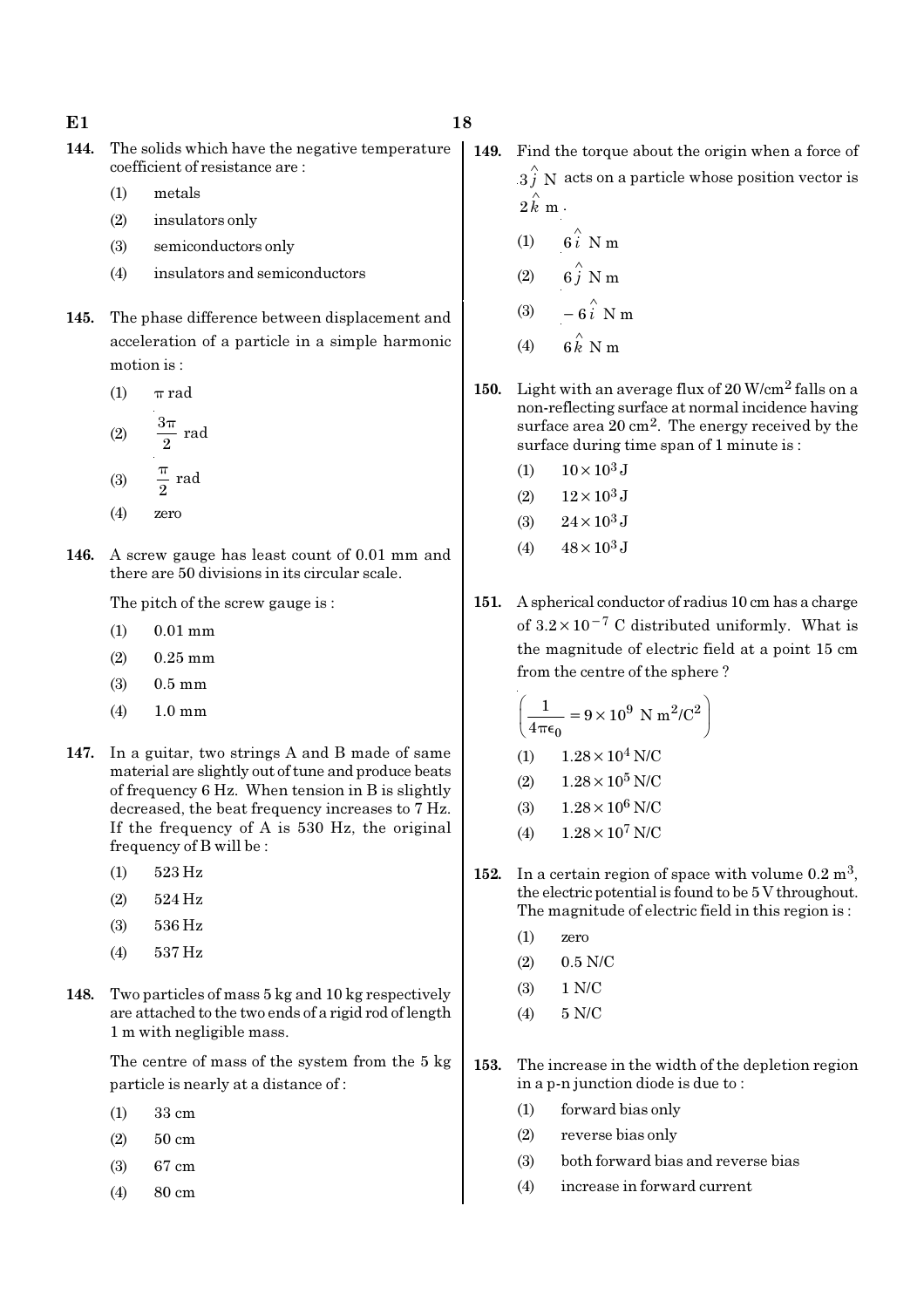- 154. A 40  $\mu$ F capacitor is connected to a 200 V, 50 Hz ac supply. The rms value of the current in the circuit is, nearly :
	- (1) 1.7 A
	- (2) 2.05 A
	- (3) 2.5 A
	- (4) 25.1 A
- 155. The mean free path for a gas, with molecular diameter d and number density n can be expressed as :

(1) 
$$
\frac{1}{\sqrt{2} \text{ n} \pi d}
$$
  
\n(2)  $\frac{1}{\sqrt{2} \text{ n} \pi d^2}$   
\n(3)  $\frac{1}{\sqrt{2} \text{ n}^2 \pi d^2}$   
\n(4)  $\frac{1}{\sqrt{2} \text{ n}^2 \pi^2 d^2}$ 

- 156. For transistor action, which of the following statements is correct ?
	- (1) Base, emitter and collector regions should have same doping concentrations.
	- (2) Base, emitter and collector regions should have same size.
	- (3) Both emitter junction as well as the collector junction are forward biased.
	- (4) The base region must be very thin and lightly doped.
- 157. Light of frequency 1.5 times the threshold frequency is incident on a photosensitive material. What will be the photoelectric current if the frequency is halved and intensity is doubled ?
	- (1) doubled
	- (2) four times
	- (3) one-fourth
	- (4) zero
- 158. When a uranium isotope  $\frac{235}{92}$ U is bombarded with a neutron, it generates  $^{89}_{36}\text{Kr}$  , three neutrons and :
	- (1)  $\frac{144}{56}Ba$
	- (2)  $\frac{91}{40}Zr$
	- (3)  $\frac{101}{36}$ Kr
	-
	- (4)  $\frac{103}{36}$ Kr
- 159. The energy required to break one bond in DNA is 10−20 J. This value in eV is nearly :
	- $(1) 6$
	- $(2)$  0.6
	- $(3)$  0.06
	- (4) 0.006
- 160. Two bodies of mass 4 kg and 6 kg are tied to the ends of a massless string. The string passes over a pulley which is frictionless (see figure). The acceleration of the system in terms of acceleration due to gravity (g) is :



161. A wire of length L, area of cross section A is hanging from a fixed support. The length of the wire changes to  $\mathrm{L}_1$  when mass M is suspended from its free end. The expression for Young's modulus is :

(1)  
\n
$$
\frac{MgL_1}{AL}
$$
\n(2)  
\n
$$
\frac{Mg(L_1 - L)}{AL}
$$
\n(3)  
\n
$$
\frac{MgL}{AL_1}
$$
\nMgL

$$
(4) \qquad \frac{M_{\rm B}L}{A(L_1 - L)}
$$

162. The average thermal energy for a mono-atomic gas is : ( $\rm{k_{B}}$  is Boltzmann constant and T, absolute temperature)

(1) 
$$
\frac{1}{2} k_{B}T
$$
  
\n(2)  $\frac{3}{2} k_{B}T$   
\n(3)  $\frac{5}{2} k_{B}T$   
\n(4)  $\frac{7}{2} k_{B}T$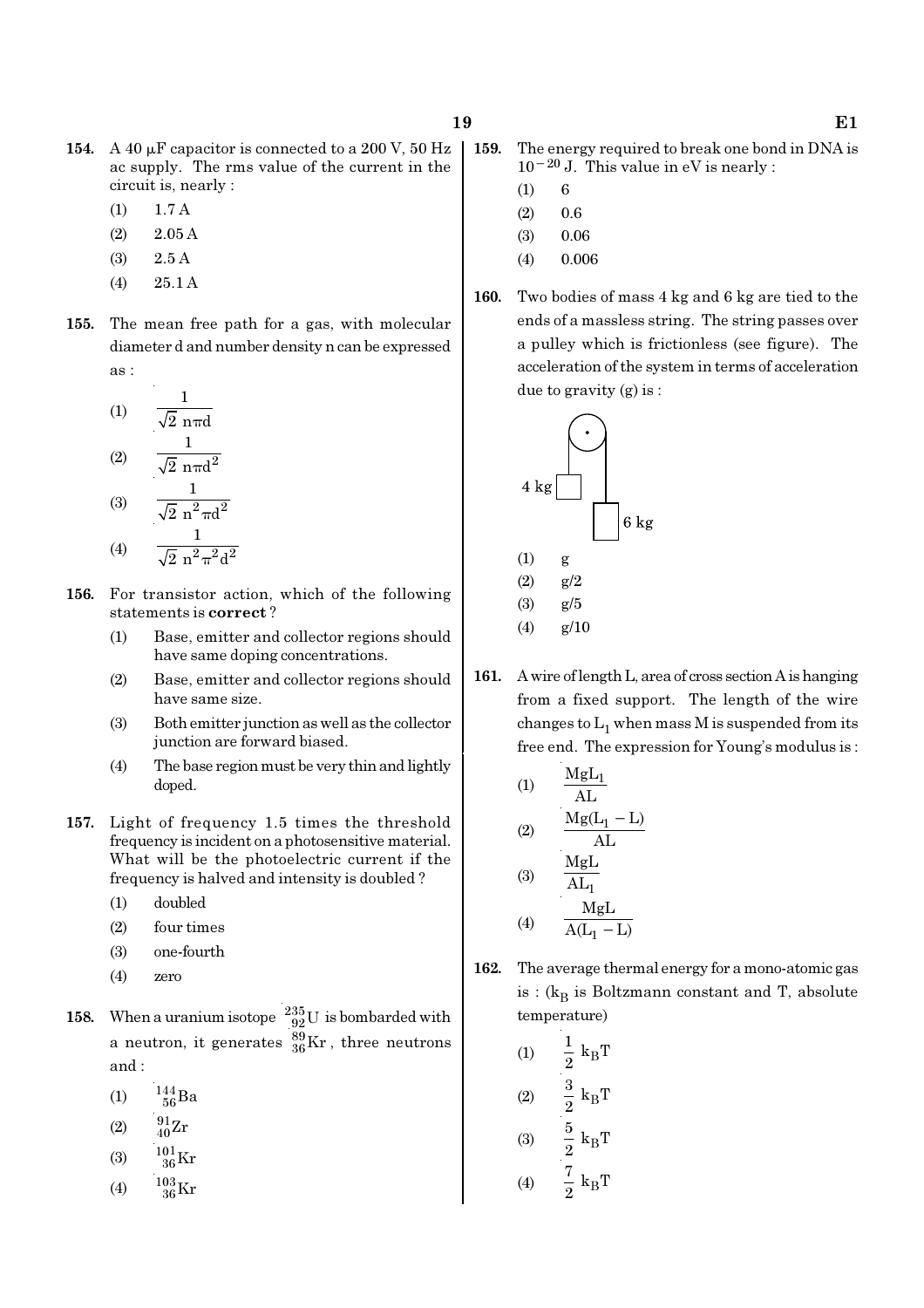163. Which of the following graph represents the variation of resistivity (ρ) with temperature (T) for copper ?



164. The color code of a resistance is given below :



The values of resistance and tolerance, respectively, are :

- (1)  $470 \text{ k}\Omega, 5\%$
- (2)  $47 \text{ k}\Omega$ , 10%
- (3)  $4.7 \text{ k}\Omega, 5\%$
- (4)  $470 \Omega, 5\%$
- 165. In Young's double slit experiment, if the separation between coherent sources is halved and the distance of the screen from the coherent sources is doubled, then the fringe width becomes :
	- (1) double
	- (2) half
	- (3) four times
	- (4) one-fourth

166. The capacitance of a parallel plate capacitor with air as medium is  $6 \mu$ F. With the introduction of a dielectric medium, the capacitance becomes  $30 \,\mathrm{\upmu F}$ . The permittivity of the medium is :

$$
(\epsilon_0 = 8.85 \times 10^{-12} \, \text{C}^2 \, \text{N}^{-1} \, \text{m}^{-2})
$$

- (1)  $0.44 \times 10^{-13}$  C<sup>2</sup> N<sup>-1</sup> m<sup>-2</sup>
- (2)  $1.77 \times 10^{-12}$  C<sup>2</sup> N<sup>-1</sup> m<sup>-2</sup>
- (3)  $0.44 \times 10^{-10}$  C<sup>2</sup> N<sup>-1</sup> m<sup>-2</sup>
- (4)  $5.00 \text{ C}^2 \text{ N}^{-1} \text{ m}^{-2}$
- 167. Dimensions of stress are :
	- (1)  $[MLT^{-2}]$
	- (2)  $[ML^2T^{-2}]$
	- (3)  $[ML^0T^{-2}]$
	- (4)  $[ML^{-1}T^{-2}]$
- 168. Assume that light of wavelength 600 nm is coming from a star. The limit of resolution of telescope whose objective has a diameter of 2 m is :
	- (1)  $3.66 \times 10^{-7}$  rad
	- (2)  $1.83 \times 10^{-7}$  rad
	- (3)  $7.32 \times 10^{-7}$  rad
	- (4) 6.00×10−7 rad
- 169. A series LCR circuit is connected to an ac voltage source. When L is removed from the circuit, the phase difference between current and voltage  $is \frac{1}{3}$ π . If instead C is removed from the circuit, the phase difference is again  $\frac{\pi}{3}$ π between current and voltage. The power factor of the circuit is :
	- (1) zero
	- $(2)$  0.5
	- (3) 1.0
	- $(4) -1.0$
- 170. A short electric dipole has a dipole moment of 16×10−<sup>9</sup> C m. The electric potential due to the dipole at a point at a distance of 0.6 m from the centre of the dipole, situated on a line making an angle of 60° with the dipole axis is :

$$
\left(\frac{1}{4\pi\epsilon_0} = 9 \times 10^9 \text{ N m}^2/\text{C}^2\right)
$$
  
(1) 50 V  
(2) 200 V  
(3) 400 V  
(4) zero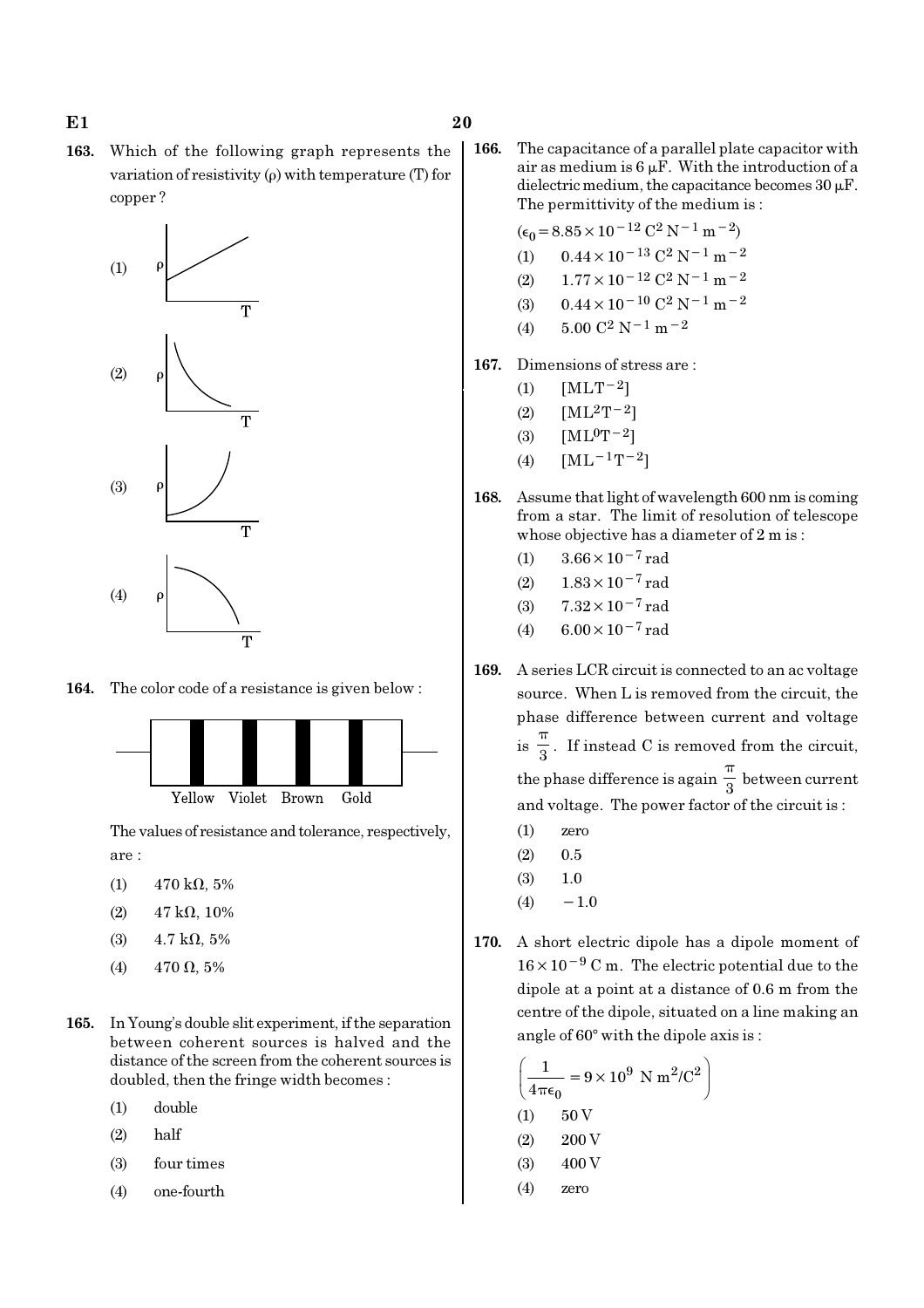- 171. An iron rod of susceptibility 599 is subjected to a magnetising field of 1200 A m−1. The permeability of the material of the rod is :
	- $(\mu_0 = 4\pi \times 10^{-7} \text{ T m A}^{-1})$
	- (1)  $2.4\pi \times 10^{-4}$  T m A<sup>-1</sup>
	- (2)  $8.0 \times 10^{-5}$  T m A<sup>-1</sup>
	- (3)  $2.4\pi \times 10^{-5}$  T m A<sup>-1</sup>
	- (4)  $2.4\pi \times 10^{-7}$  T m A<sup>-1</sup>
- 172. A long solenoid of 50 cm length having 100 turns carries a current of 2.5 A. The magnetic field at the centre of the solenoid is :
	- $(\mu_0=4\pi\times10^{-7}$  T m A<sup>-1</sup>)
	- $(1)$  6.28 × 10<sup>-4</sup> T
	- (2)  $3.14 \times 10^{-4}$  T
	- (3) 6.28 $\times$ 10<sup>-5</sup> T
	- (4)  $3.14 \times 10^{-5}$  T
- 173. A charged particle having drift velocity of  $7.5 \times 10^{-4}$  m s<sup>-1</sup> in an electric field of  $3 \times 10^{-10}$  Vm<sup>-1</sup>, has a mobility in m<sup>2</sup> V<sup>-1</sup> s<sup>-1</sup> of :
	- $(1)$  2.25  $\times$  10<sup>15</sup>
	- (2)  $2.5 \times 10^6$
	- (3)  $2.5 \times 10^{-6}$
	- $(4)$  2.25×10<sup>-15</sup>
- 174. The quantities of heat required to raise the temperature of two solid copper spheres of radii  $r_1$  and  $r_2$  ( $r_1$ =1.5  $r_2$ ) through 1 K are in the ratio :
	- (1) 27 8 (2)  $\frac{9}{4}$ (3)  $\frac{3}{2}$ (4) 5 3
- 175. An electron is accelerated from rest through a potential difference of V volt. If the de Broglie wavelength of the electron is 1.227×10−2 nm, the potential difference is :
	- $(1) 10 V$
	- $(2)$  10<sup>2</sup> V
	- $(3)$  10<sup>3</sup> V
	- $(4)$  10<sup>4</sup> V
- 176. Taking into account of the significant figures, what is the value of 9.99 m−0.0099 m ?
	- (1) 9.9801 m
	- $(2)$  9.98 m
	- (3) 9.980 m
	- (4) 9.9 m
- 177. A ball is thrown vertically downward with a velocity of 20 m/s from the top of a tower. It hits the ground after some time with a velocity of 80 m/s. The height of the tower is :  $(g=10 \text{ m/s}^2)$ 
	- (1) 360 m
	- (2) 340 m (3) 320 m
	- (4) 300 m
- 178. A capillary tube of radius r is immersed in water and water rises in it to a height h. The mass of the water in the capillary is 5 g. Another capillary tube of radius 2r is immersed in water. The mass of water that will rise in this tube is :
	- (1) 2.5 g
	- $(2)$  5.0 g
	- $(3)$  10.0 g
	- (4)  $20.0 \text{ g}$
- 179. A resistance wire connected in the left gap of a metre bridge balances a 10  $\Omega$  resistance in the right gap at a point which divides the bridge wire in the ratio 3 : 2. If the length of the resistance wire is 1.5 m, then the length of 1  $\Omega$  of the resistance wire is :
	- (1)  $1.0 \times 10^{-2}$  m
	- (2)  $1.0 \times 10^{-1}$  m
	- (3)  $1.5 \times 10^{-1}$  m
	- (4)  $1.5 \times 10^{-2}$  m
- 180. For the logic circuit shown, the truth table is :

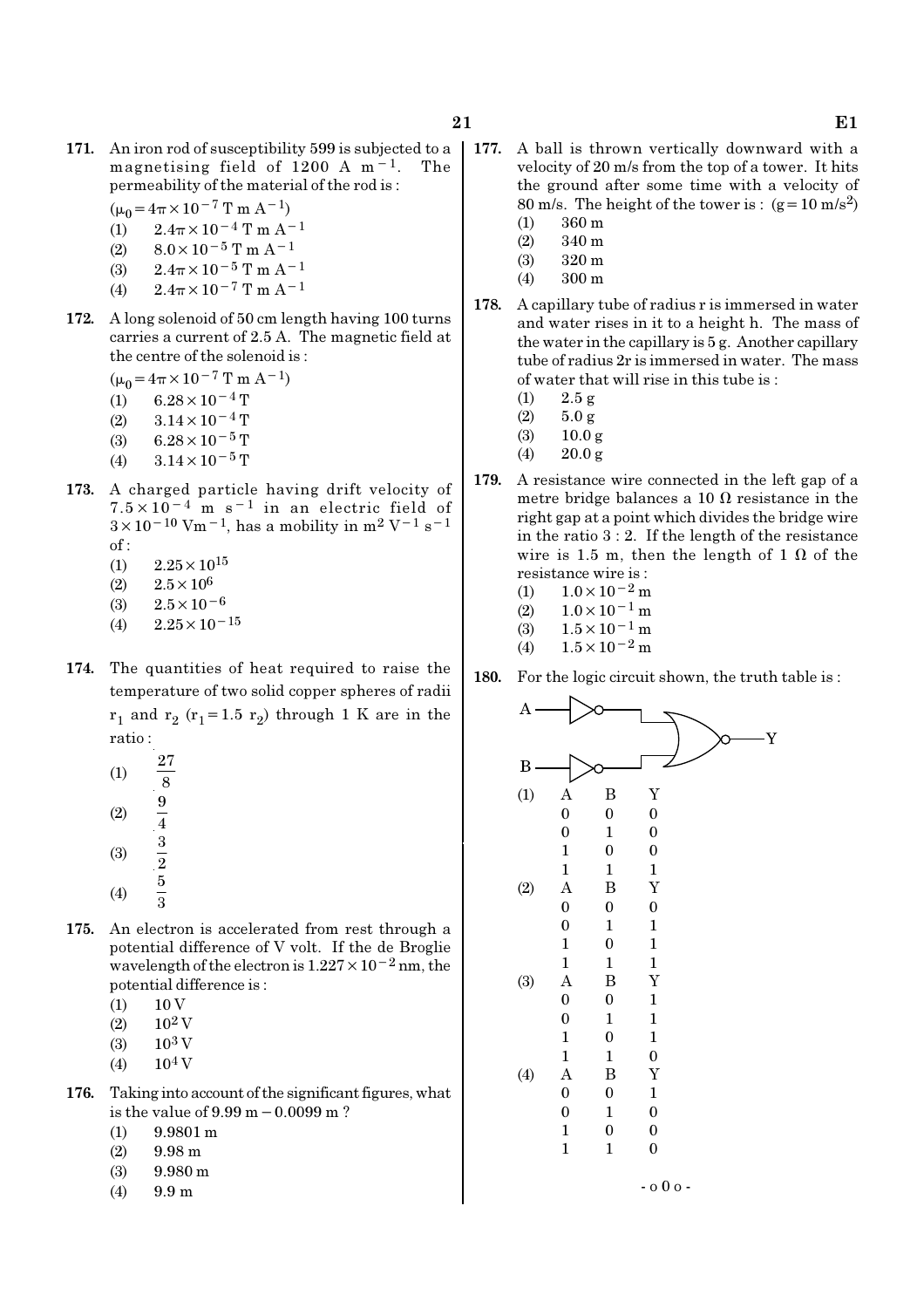# E1 22 Space For Rough Work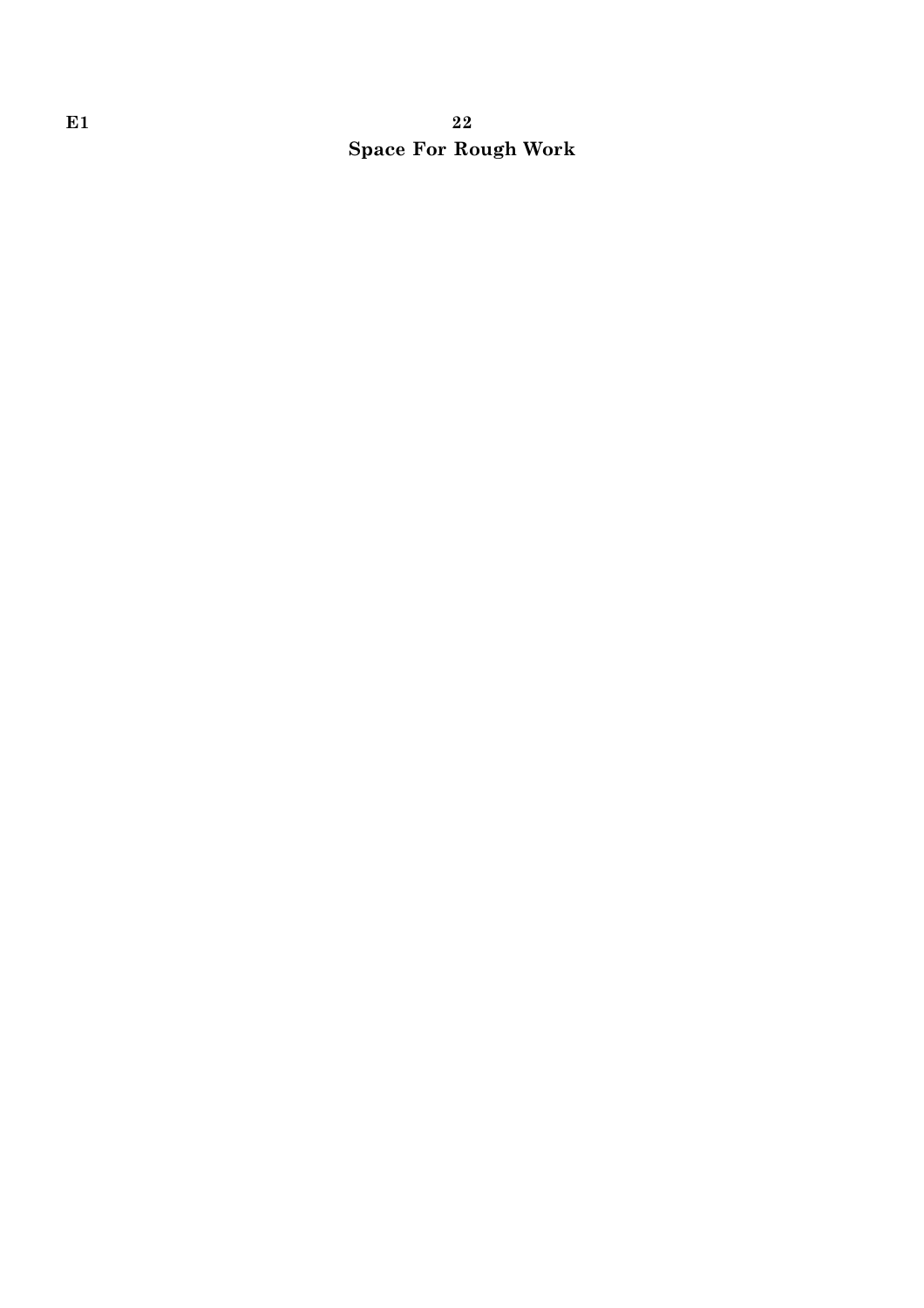# 23 E1 Space For Rough Work